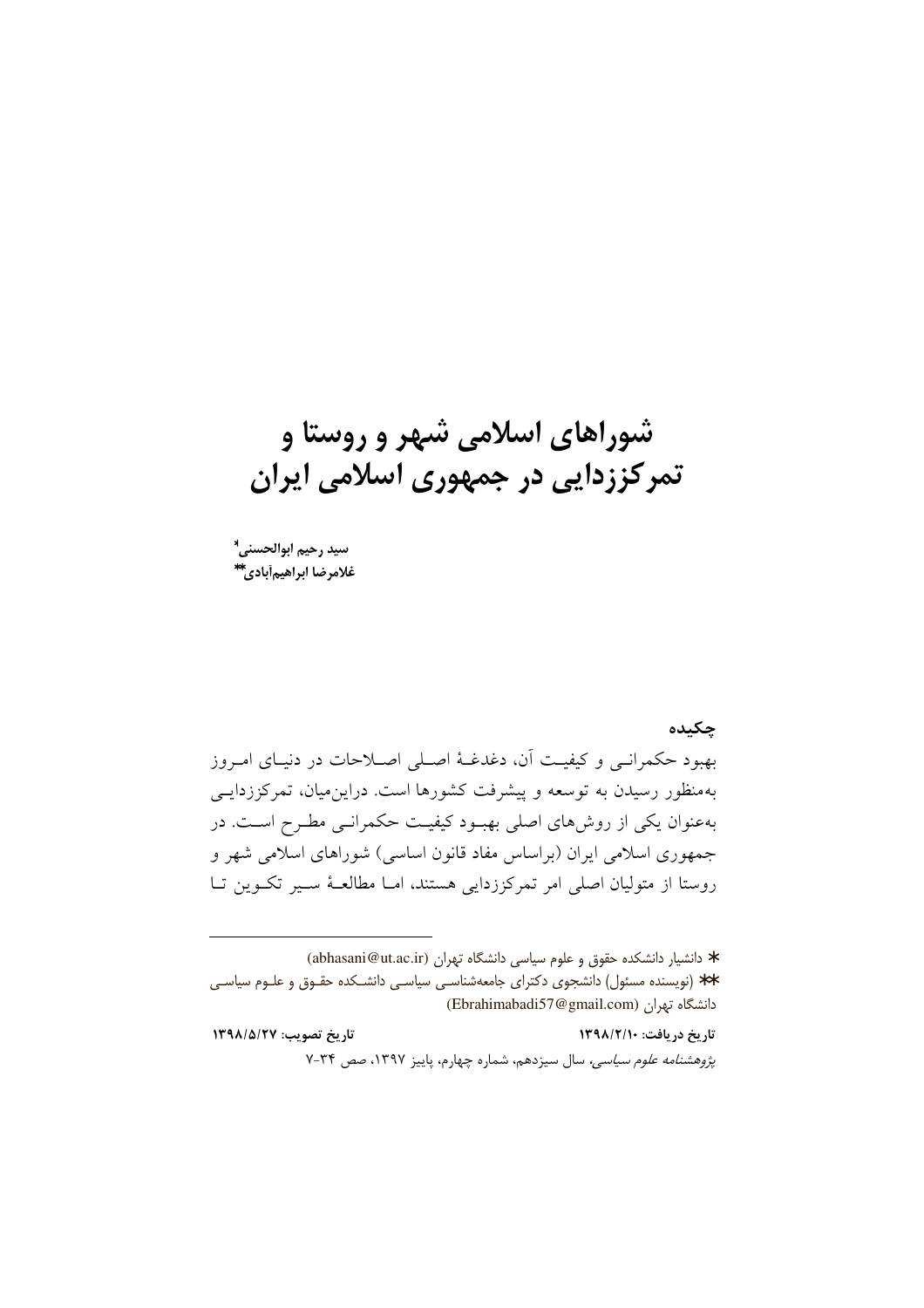تحول و درنهایت، میراث برجای مانده از شوراها، حکایتگر چرخـهٔ معیـوب نهادی آن بهسمت تمرکزگرایی هرچه بیشتر، مصادره اختیارات، و دستیابی بــه ویژگی حکمرانی محلی است؛ بهگونهای که با هر اصلاحاتی، بخشبی از هالـهٔ اقتدار و حاکمتے که به این نهاد حکمرانی محلی داده شده بود، زدوده شده تا درنهایت شورا را در پیکرهٔ نظام اجرایی موجود به نهادی قابل هضم و ناکارآمد تـبدیل کند. این میراث نهادی ناکار آمد باعـث شـده اسـت کــه تــلاش بــرای اصلاحات بعدی نیز تنها بازتولید و پیکرهبندی دوبارهای از همان مسیری باشد که قوانین پیشین مشخص کرده بودند و درنتیجه، ناکارآمدی شـوراها در امـر تمرکززدایی به پدیدهای مزمن و وابسته به مسیر ازییش تعیین شده تبدیل شـود. این مقاله با بهرهگیری از روش کیفی و در قالب رویکرد نهـادگرایی تــاریخی این پرسش اصلی را بررسی میکند که «چرا و چگونه شوراهای اسلامی شـهر و روستا به این ناکارآمدی دچار شده و نتوانستند در امـر تمرکززدایـی موفـق ىاشىند».

واژگان کلیــدی: تمرکززد/یــی، شـور/های اسـلامی شــهر و روسـتا، نهـادگرایی تاریخی، حکومت محلبی

سال چهاردهم ♦ شماره نخست ♦زمستان ۱۳۹۷

 $\lambda$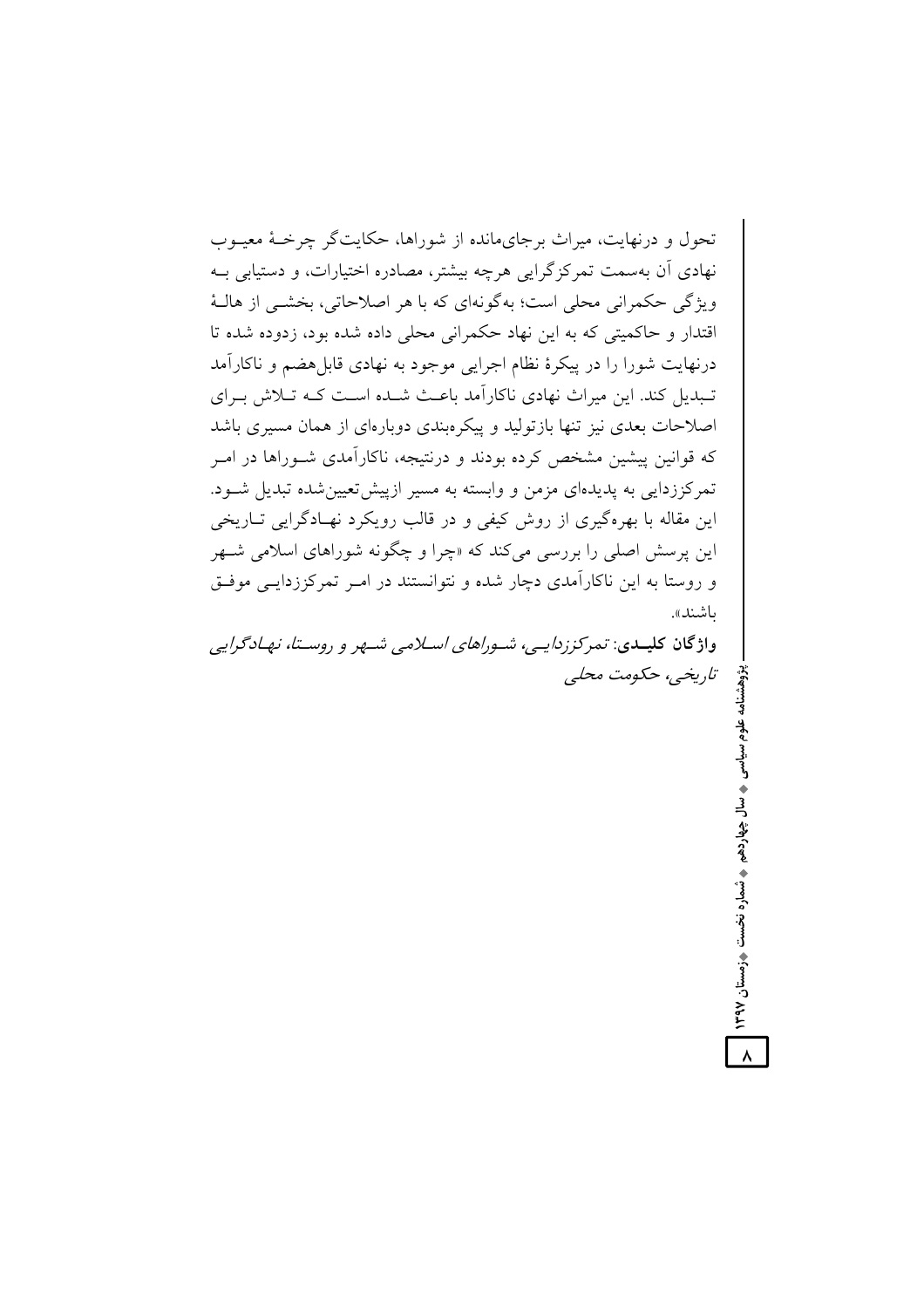### مقدمه

تمرکززدایی بهعنوان یکی از شیوههای بهبود حکمرانی در دنیای امروز مطرح است. مطالعهٔ سیر تحول دولتهـا پــس از جنـگ جهـانی دوم ــــبــهویــژه در کشــورهای درحالتوسعه\_ نیز حاکی از این است که کشورها با گذار از دوران دولت بزرگ (از يايان جنگ جهاني دوم تا اواخر دهه ١٩٧٠) و همچنين، دوران دولت حداقل (دهــهٔ ۱۹۷۰ و ۱۹۸۰)، از اواخر قرن بیستم و اوایل هزاره سوم میلادی و بهطور دقیقتر از دههٔ ۱۹۸۰ (Grindle, 2007: 4) حرکتی را شروع کردهاند که در آن توجه بـه اجتمـاع و جامعه ـبهویژه حکومتهای محلی و توجه به امر تمرکززدایـی بـرای دسـتیابی بـه دموکراسی بیشتر و توسعهٔ پایدارتر اهمیت یافته و بهبود حکمرانـی در قالـب ایــن مفهوم درحال پیگیری است. از آن زمـان بــه بعــد در بســیاری از کشــورهای جهــان (مانند بوليوي، كامبوج، اتيويي، فرانسه، اندونزي، ژاپن، پرو، افريقياي جنبوبي، كبره جنوبی، اوگاندا، انگلستان، و...) انجام اصلاحات بیشتری در دستورکار قـرار گرفـت (Faguet, 2012: 1) و تمرکززدایی، هم براساس تعداد کشورهایی که از آن متأثر شــدند و هم برمبنای پیامدهای عمیق بالقوهٔ آن برای کیفیت حکمرانی، به یکی از مهمتـرین اقدامات اصلاح طلبانهٔ یکی دو دهه گذشته تبدیل شد.

جمهوری اسلامی ایران نیز از این «انقلاب آرامی<sup>(۱)</sup> که در قالب فراینــد تغییــر نظام مدیریتی کشورها از سلسـلهمراتبـی بـهسـوی تمرکززدایـی و حکومـت محلـی درحال وقوع است، بی تأثیر نبوده و در سال ۱۳۷۷ (۱۹۹۸ میلادی) قانون شـوراهای اسلامی شهر و روستا (بهعنوان یکی از نهادهای متولی امر تمرکززدایی و حکمرانبی محلی) بالاخره پس از گذشت حدود دو دهه اجرایی شد، اما پس از برگـزاری پــنج دوره از انتخابات شوراهای اسلامی شهر و روستا، نتـایج و پیامـدهای موردانتظـار،

شوراهای اسلامی شهر و روستا و تمرکززدایی در جمهوری اسلامی ایران  $\overline{9}$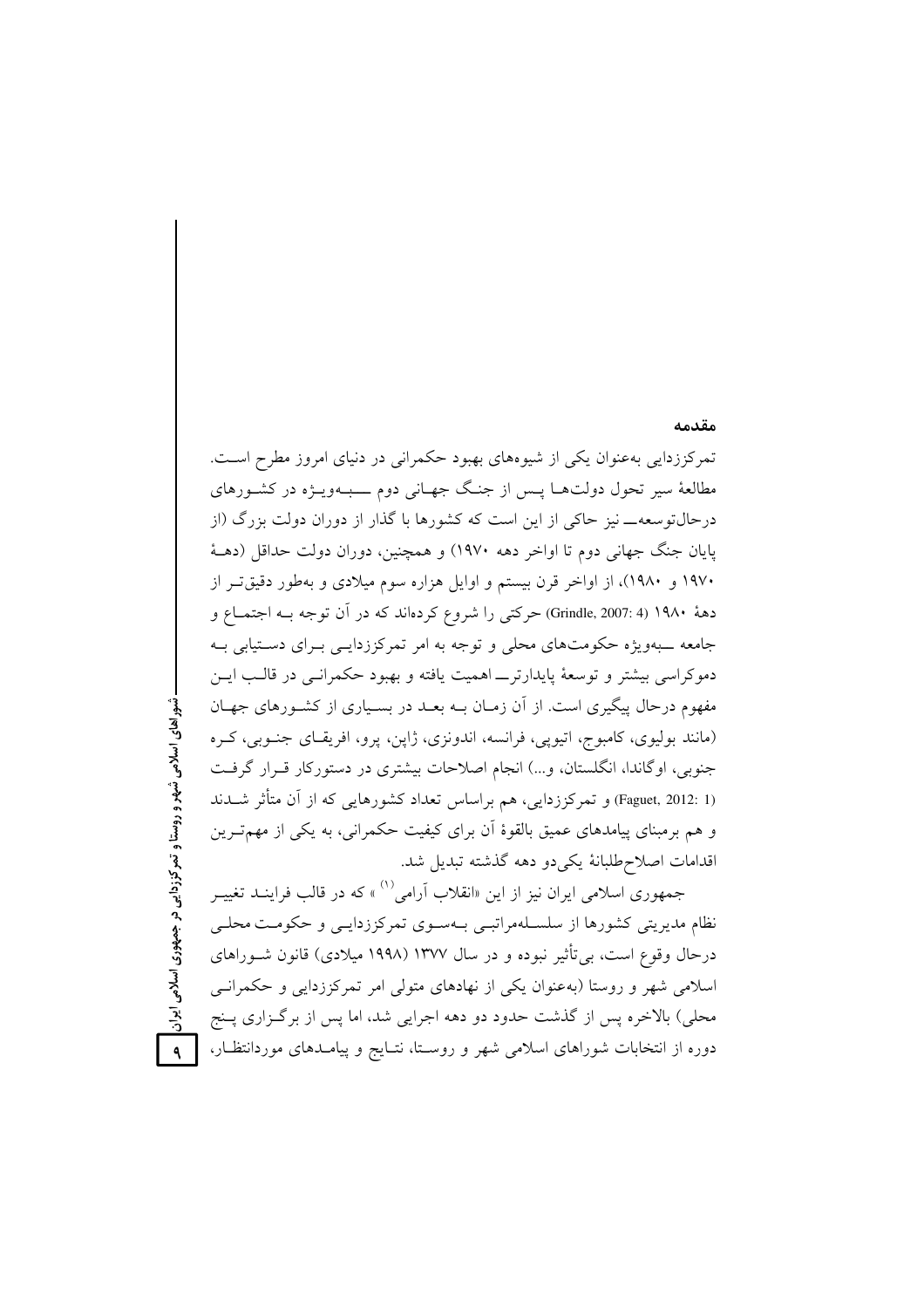پهويژه در امر تمرکززدايي و پهبود حکمراني در ايران، ميسر نشده است. ايـن مقالـه که بهلحاظ هدف، کاربردی و مبتنی بر روش کیفی توصیفی تحلیلـی اسـت، درصـدد است که در قالب رویکرد نهادگرایی جدید تاریخی این موضوع را بررسی کنــد کــه «چرا شوراها در امیر تمرکززدایے در جمهوری اسپلامی ایبران موفتی نیودهانید و پیامدهای موردانتظار از تأسیس این نهاد در این زمینه محقق نشده است؟»

در راستای پاسخگویی به این پرسش، ضـمن بررسـی شـوراها در سـه مرحلـهٔ تأسیس نهادی در بزنگاه انقلاب اسلامی، تحول و چرخــه نهــادی، و میــراث نهــادی بهاجرا درآمده، این فرضیه ارزیابی شده است که «تأسیس و طراحی ناقص و مبهم و تحول نهادی معیوب شوراها، میراث ناکارآمدی از این نهـاد را در امـر تمرکززدایـی بهجای گذاشته و این امر باعث شده است کـه نهـاد بر آمـده از آن، بازتـابی از ایـن میراث نهادی ناکارآمـد بـوده و اصـلاحات بعـدی نیـز تنهـا بازتولیـد و پیکربنـدی دوبارهای در همان مسیری باشد که بهواسطه وابستگی به مسـیر، مـاتریس نهـادی و توالي هاي واكنشي، ازييش تعبين شده است».

# ١. پيشينهٔ پژوهش

 $\lambda$ 

پرداختن به موضوع تمرکززدایی و حکمرانی محلبی در ایـران، پیشـینهٔ طـولانی|ی دارد. یکی از کارشناسان «هیئت امریکایی برای انتقال توسعه بین|لمللی به ایران»، بهنام تومـاس تورسن ْ، نخستين مطالعهٔ مدون در مورد تفويض اختيار به مقامات محلي را انجــام داد و در آن ضمن تشريح وضعيت موجود ساختار بخش عمومي در ايـران دهــه ١٣٣٠، آن را ساختاری متمرکز دانسته و بر ضـرورت تمرکززدایـی از آن تأکیــد کـرده اسـت. «طـرح تقسیمات کشوری» (۱۳۴۹) که در آن برای نخستینبار موضوع تغییر ادارهٔ کشـوری از رشتهای به خوشهای مطرح شد\_ و همچنین مطالعهٔ فراگیـر سـازمان برنامــهوبودجــه در ۱۳۵۳، که ویژگی بارز آن، افزون بر تفویض اختیـارات جدیــد بــه اســتانداران، همکــاری انجمنهای محلی با امور برنامههای خاص ناحیهای بود، ازجمله مطالعات مهــم پـیش از انقلاب در این زمینه بودند (یورکمال، ۱۳۵۶: ۱۲-۱۰). پس از پیروزی انقلاب اسلامی و پس از آغاز موج جدید بـرای تقاضـای اسـتانی شــدن،

<sup>1.</sup> Thomas Thorsen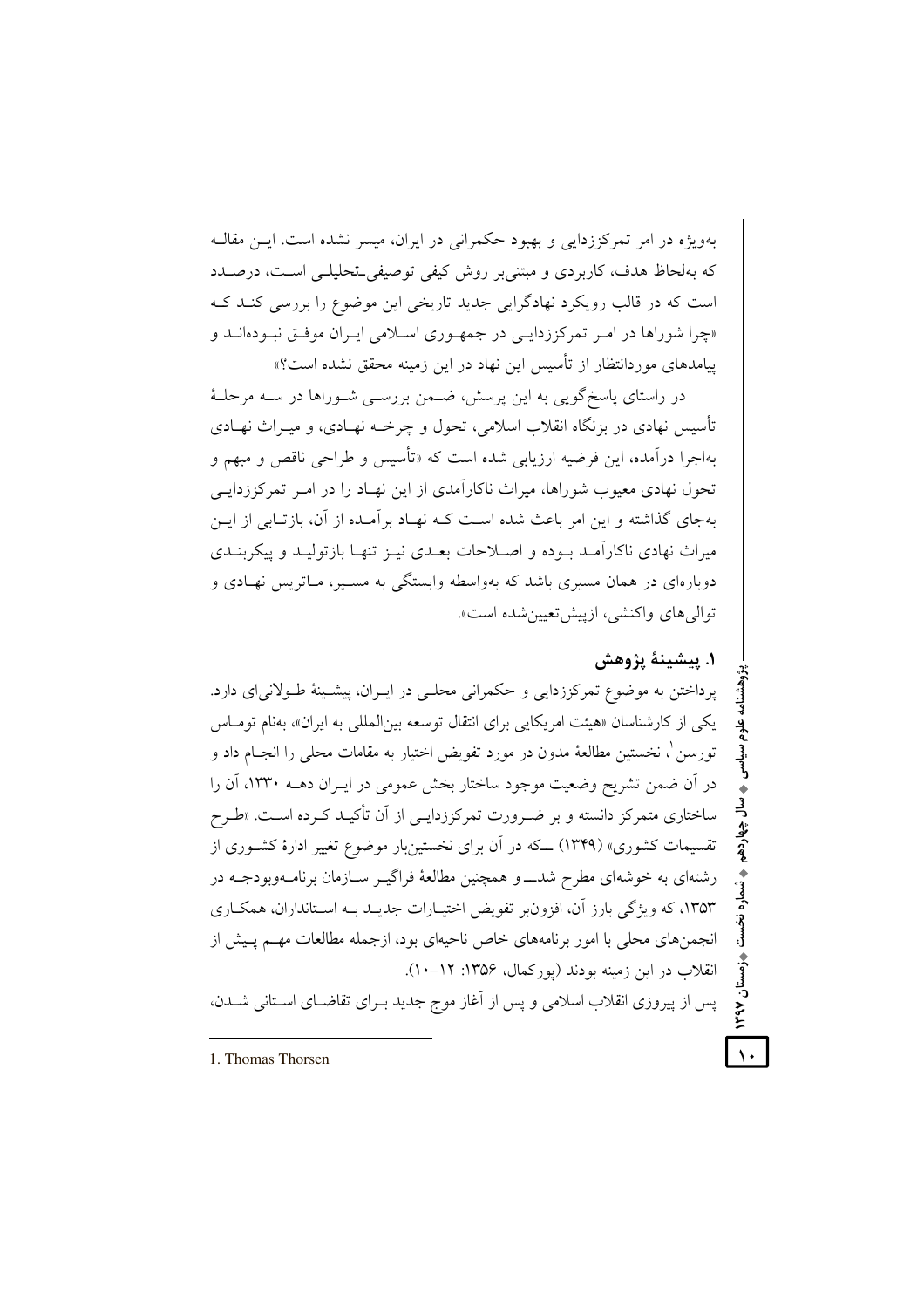پژوهش های مربوط به تمرکززدایی بهطور همزمان در سـازمان برنامـهوبودجـه و وزارت کشور از سر گرفته شد که دو پژوهش سازمان برنامهوبودجه کـه در سـال۵حای ۱۳۷۷ و ۱۳۷۹ منتشر شدند، دراینباره اهمیت زیادی دارند. یژوهش نخست بـا عنـوان «گـزارش اول، مطالعات تمركززداي<sub>،</sub> و بهبود مديريت منطقـهاي؛ مفــاهيم و تجــارب» بــه مباحــث نظری تمرکززدایی می پردازد و درعین حال به تجربهٔ چند کشور اروپای شـرقی در ایــن زمینه اشاره دارد، اما پژوهش دوم، نسبتاً دقیقتر و همهجانبهنگرتر است. این پــژوهش بــا عنوان «مطالعات تمركززدايي و بهبود مـديريت منطقـهاي (سـنتز) الگوهـا و راهكارهـاي پیشنهادی برای تمرکززدایی از بخش عمومی در ایران» ابتدا به مباحث مربوط بـه ادارهٔ مرکزی و ارتباط آن با اداره محلی می پـردازد و سـیس بـه تغییـر سـاختارهای سـرزمینی اشاره و موضوعات بهینهسازی واحدهای اولیهٔ سرزمینی (حذف واحد دهستان) و ایجـاد واحد مياني (تجميع استانها) را بهتفصيل بيـان مـيكنـد. ايـن يـژوهش، اشـاره دقيـق و درستی به نقش شـوراهای محلـی در اصـلاح اداره محلـی دارد، ولـی دربـارهٔ موضـوع وظايف و اختيارات هيچ توضيحي ارائه نمي كند (سعيد، ١٣٨١: ٩).

افزون بر پژوهش های سازمان ها و نهادهای ذی ربط دولتبی، پژوهش های دانشگاهی بسیاری نیز، بهویژه در سال های اخیر، موضوع شوراها را بررسی کردهانــد که آنچه در بیشتر آنها بهچشم میخورد، اولاً محدود بودن تمرکز بر موضوع نقـش شوراها در رونـد تمرکززدایـی و بهبـود حکمرانـی اسـت، و ثانیـاً فقـدان یـا عـدم بهرهمندی از چارچوب نظری جامعی است که ضمن بررسبی چرایسی عـدم تحقـق تمرکززدایی در ایران، به چگونگی تحقق نیافتن این روند نیز اشاره کند. نوآوری این مقاله ازآن رو است که تلاش دارد بـا بهـرهگیـری از نهـادگرایی تـاریخی (بــهعنـوان الگویی از تحلیل که در بررسی وقایع تاریخی در ایران کمتر مورد توجه بوده است) هم چگونگی و هم چراپی ناکارآمدی شوراها در امر تمرکززدایی را بررسی کند.

شوراهای اسلامی شهر و روستا و تمرکززدایی در جمهوری اسلامی ایران

 $\lambda$ 

# ۲. مبانی نظری و رویکرد پژوهش

۱-۲. تمرکززدایی مفهوم تمرکززدایی از قدیم در اندیشههای سیاسی نفوذ داشته است، اما از نـیم قـرن پیش، مورد توجه خاص محافل دانشگاهی و سازمانهای یاری رسان بین المللی قـرار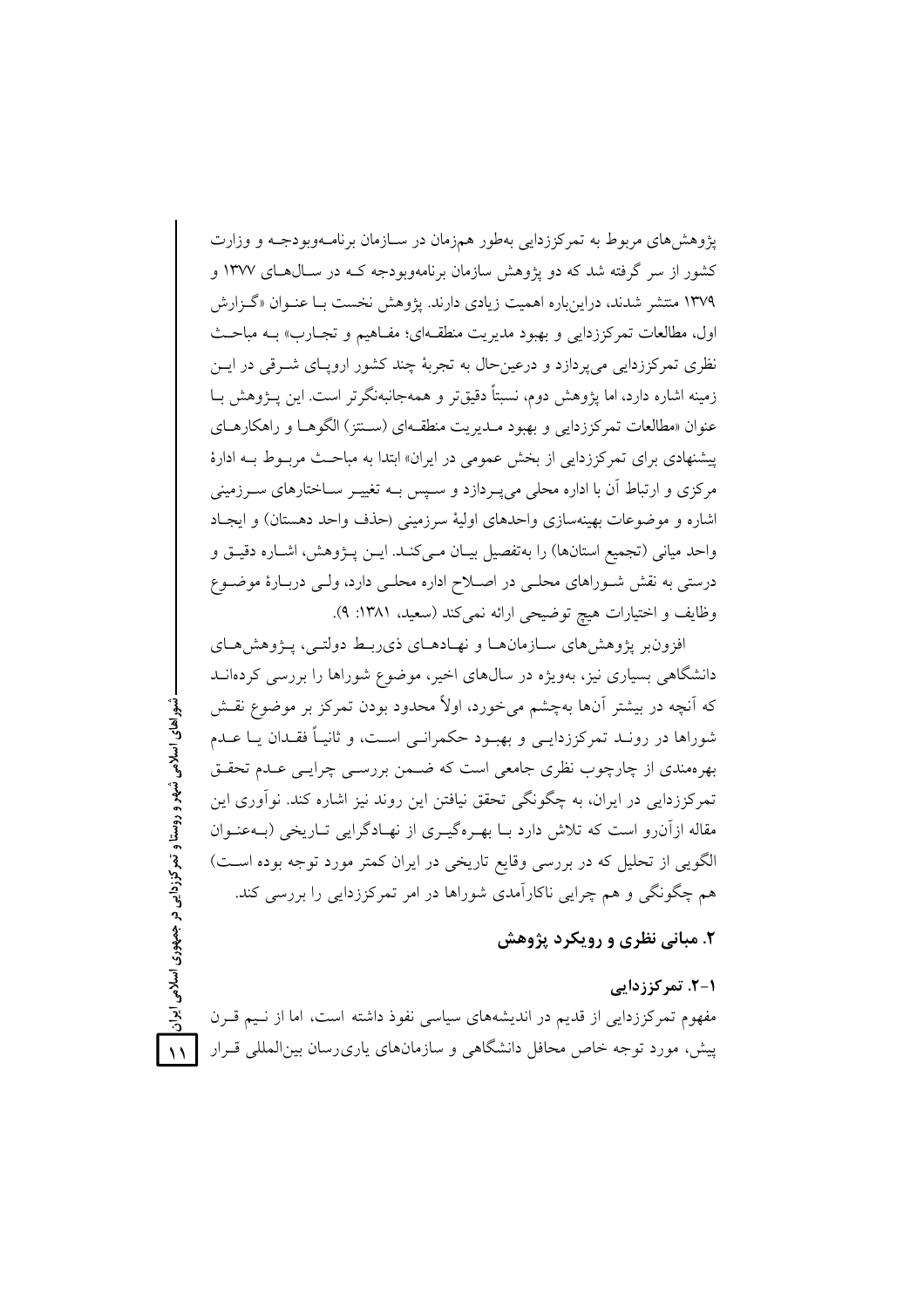گرفت. نخستین موج فکری معاصر مربوط بـه تمرکززدایـی در دهــههـای ۱۹۷۰ و ۱۹۸۰، بر تفکیک و تقسیم ساختار سلسلهمراتبی دولت و بوروکراسی تمرکز داشت. اما موج دوم که از اواسط دهه ۱۹۸۰ به بعد آغاز شد، این مفهوم را تا آنجا گســترش داد که بهاشتراکگذاری قدرت سیاسی، دموکراسی، و آزادســازی بــازار را نیــز دربــر می گرفت و این امر، دامنه و محدوده را تا تصمیمگیری بخش خصوصی توسـعه داد (کریمبی فرد، ۱۳۹۵: ۲۷). اساس تمرکززدایبی، واگذاری حجمبی از استقلال و صلاحیت (براساس قانون) به واحدهای محلی است؛ بـهگونـهای کـه ایـن واحـدها بتوانند با درنظر گرفتن شرایط ویژهٔ محلی در چـارچوب مصـالح ملـی بـه مشـاوره، تصمیمگیری، و اعمال اراده بیردازند. تمرکززدایی به دو نـوع کلـی سیاسـی و اداری قابـــل تقســيم اســت. در عــدم تمركــز سياســي (فدراليســم) بــا گســتر دهتــرين گونــهٔ تمرکززدایی روبهرو هستیم که در آن، واحدهای مستقل محلی بـهعنـوان واحــدهای حکومتی، ادارهٔ تمام امور محلی (جز آنچه بهموجب قوانین اساسی از آن منع شدهاند و عمدتاً امور نظامی و سیاست خارجی را دربر می گیرند)، را بهعهده دارنـد، امــا در عدم تمرکز اداری، اعطای قانونی میزان محدودتری از استقلال اداری و صلاحیت تصمیمگیری به یک ناحیه یا منطقه در یک کشور برای ادارهٔ میزان مشخصی از امـور محلي أن منطقه انجام مي شود. هدف از اين نوع تمركززدايي اين است كه سـاكنان و شهروندان هر محل در ادارهٔ امور محلی خود سهیم شوند و کارهـا بهتـر اداره شـود (طاهری، ۱۳۷۵: ۱۱-۱۰). در این نظام، سازمانها و نهادهای محلی در تمـام امـوری که براساس قانون در محدوده صلاحیت آنها قرار گرفته است، حــق تصــمیمگیــری دارند، ولی برای اینکه مقامات یادشده از حدود اختیارات خود تجاوز نکنند، دولت مركزي بر اعمال آنها نظارت مي كند (امينزاده، ١٣٨٩: ١٧). آنچه در ايـن مقالـه بــا عنوان تمرکززدایی مطرح میشود، شامل همین نوع تمرکززدایی است کـه در قالـب شوراهای اسلامی شهر و روستا بررسی می شـود. مهـمترین مؤلفـههـای ایــن نـوع تمرکززدایی عبارتند از: تفکیک امر محلی از امور ملی، شخصیت حقــوقی ٰ مســتقل، انتخابي بودن نهاد محلي، و قيمومت اداري (موسى زاده، ١٣٩٣: ٨٤-٨۴).

1. Legal Personality

 $\lambda$ 

بلا<br>ولا

سال چهاردهم

ثىما,ه نخست

– رُمستان

I Kbal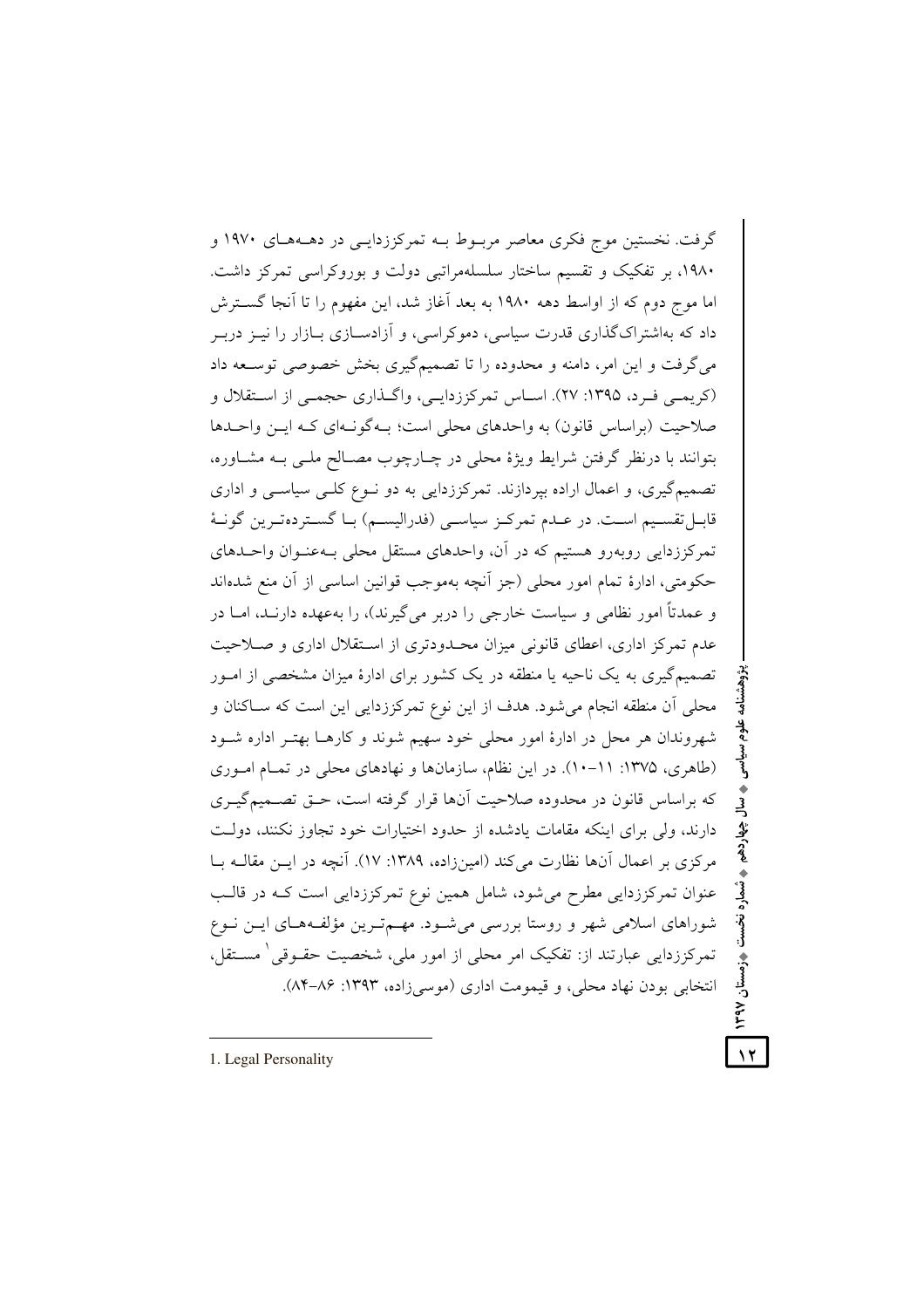۲-۲. رویکرد نهادگرایی تاریخی نهادگرایی، باسابقهترین الگوی تحلیل سیاسی است و بهگفتهٔ برخــی از متفکـران بــه

اندازهٔ مطالعه سیاست قــدمت دارد (Goodin, 2007: 195). نقطــه ثقــل ایــن رویکــرد و تمرکز اصلی آن، بررسی نقش نهادها (بهعنوان یک متغیر مستقل) در شکل دادن بـه زندگی سیاسی، اجتماعی، و اقتصادی است (Zurnic, 2014: 217).

نهادگرایی قدیم که تا جنگ جهانی دوم رواج داشت، مبتنـیبـر قـانونگرایـی، سـاختارگرايي، كـل گرايـي، تـاريخگرايـي، و تحليـل هنجـاري بـود و از سـه روش توصيفي نهادي، قانوني رسمي، و مقايسهاي تاريخي بهره مي بـرد. در ايـن رويكـرد، ليبرالدموكراسي، بهويژه نوع بريتانيايي أن (مشهور به الگوي وستمينيستر)، الگـوي مطلوب نهادي بود (مارش و استوكر، ۱۳۸۴: ۹۱)، اما جهت گيــري و تلقــي ايســتا و یکسویهٔ نهادگرایی کلاسیک از نقش نهادها و بےتوجهی آن بـه نقـش متغیرهـای دیگری مانند نقش افراد در طراحی و انتخاب نهادها، در کنار جنبههـای تجـویزی و توصيفي صرف آن (219-218 :2014 Zurnic, 2014)، نهادگرايي را در دهههاي ١٩٥٠ تــا ١٩٨٠ بهحاشیه راند و عرصه را برای جولان نظریههـای رفتـارگرایی، انتخـاب عقلانـی، و نئومارکسیستها آماده کرد (کاظمی، ۱۳۹۲: ۵). پس از افولی که تحت تـأثیر رشـد رهیافتهای رفتارگرایانه و انتخاب عقلانی رخ داد، نهادگرایی پس از وقفهٔ کوتاهی در دهه ۱۹۸۰ دوباره مطرح شد (Zurnic, 2014: 218)، امـا ايــنبــار، توجــه بــه برخــي متغیرهای دیگر مانند رفتار فـردی را در خـود داشـت. رویکـرد نهـادگرایی جدیـد، ضمن توسعهٔ دایرهٔ شمول مفهوم نهاد، با درنظر گرفتن تأثیر نهادها بـهمنزلـه عوامـل محدودکننده و فرصتساز، منطقهٔ مشخصـی را بـرای رفتـار آزادانـهٔ انسـان درنظـر گرفته است که از آن بهعنوان «عقلانیت ناقص» یـاد مـی کنـد (نایـب، ۱۳۹۵: ۱۴۵). تأکید بر نقش کنشگران، ایــن امکــان را فــراهـم کــرده اســت کــه (بــرخلاف ادعــای نهادگرایی کلاسیک) کنشگران بهسادگی از الگوهای نهادی پیروی نکنند، بلکـه آنــان میتوانند از مقدار معینی نظر و رأی برخوردار باشند و در واکـنش بــه فرصــتهــا و محدودیتهای ارائهشده از سوی نهادها، به گونهای راهب دی عمـل کننـد (زارعـی، ١٣٩٢: ١٧٨)؛ بنابراين، نهادگرايي جديد تنهـا اظهـار دوبـارهٔ برخـي از ويژگـيهـاي شکل قدیم نهادگرایی نبود، بلکه واکنش و اعلانی در برابر کاستی های سنت جــاری

شوراهای اسلامی شهر و روستا و تمرکززدایی در جمهوری اسلامی ایران

 $\mathcal{N}$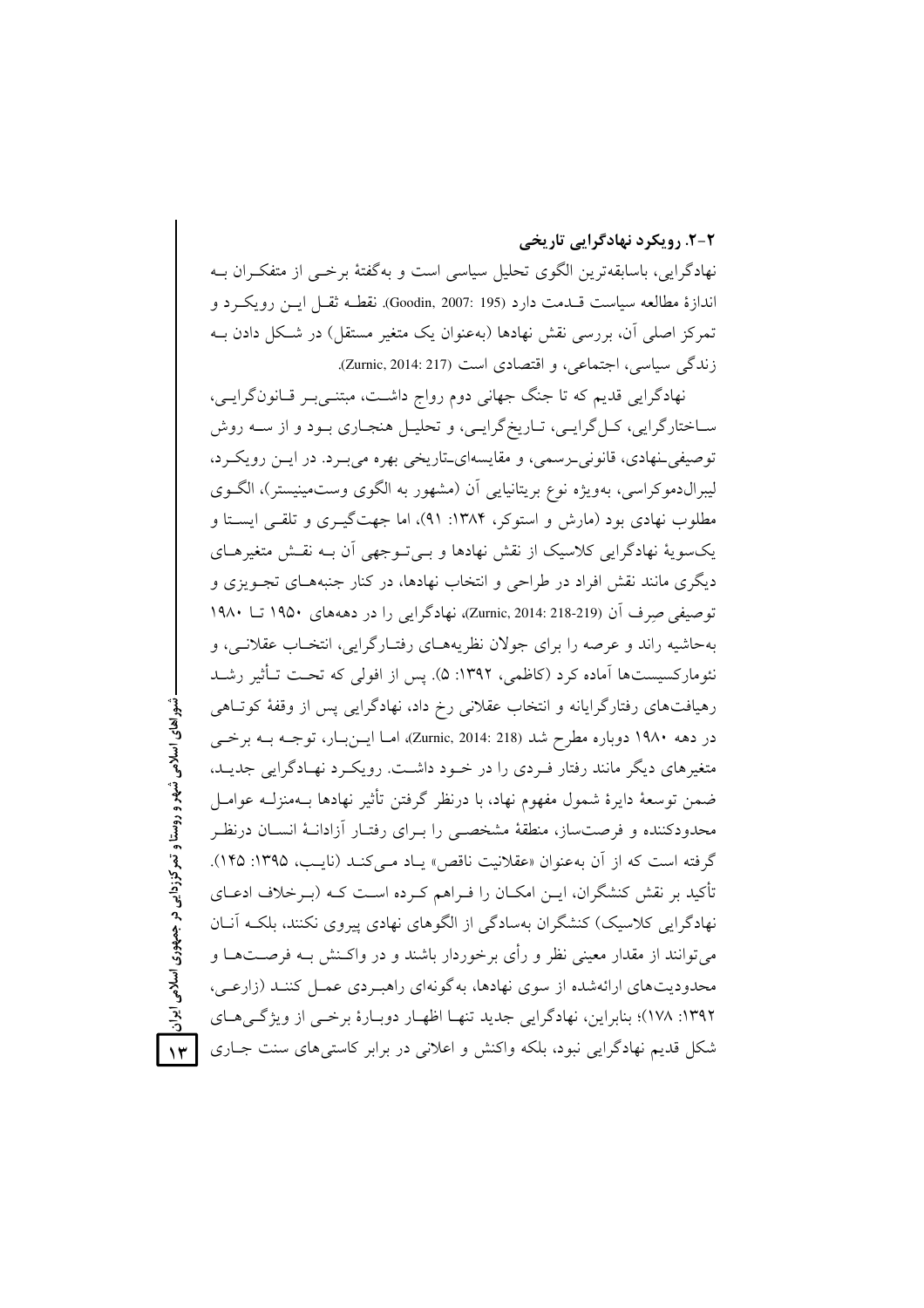علوم سیاسی دهههای پیش نیز بههمراه داشت (Zurnic, 2014: 219).

در میان نحلههای گوناگون رویکرد نهـادگرایی جدیــد، نهـادگرایی تـاریخی از قابلیتهای تحلیلی بسزایی برخوردار است. در ایــن رویکـرد ـــکـه از اواخـر دهــهٔ ۱۹۷۰ با آثار اسکاچپول، کاتزنشتاین، و کراسـنر مطـرح شــدـــــ نهادهــا مقولــههــای تکوین یافتهای در فرایندی تاریخی هستند که بهعنوان میراثی برای آینده مـیماننــد و بر راهبرد و اهداف کنشگران و همچنین مسیر تحقـق آنهــا در مقــاطع بعــدی تــأثیر مبي گذارنـد (كـاظمى، ١٣٩٢: ٩). در ايــن ديـدگاه، آنچــه بــهخـوديخـود بـيش از ویژگیهای رسمی نهادهای دولتی و اجتماعی اهمیت دارد، ایــن اســت کــه چگونــه پیکربندی و بستر نهادی موردمطالعه، کنش های متقابـل سیاســی را شــکل مــی(دهــد .(Thelen & Steinmo, 2002: 6)

در این راستا نهادگرایی تاریخی افزونٖبر مراحل طراحـی و تأسـیس نهـادی بــه تحول و میراث نهادی بهجـایمانـده از آن نیـز توجـه دارد؛ ازایــن(و در نهـادگرایی تاریخی «ایده اولیه» (متأثر از سازههای ذهنی و فرهنگ افراد) نیز در طراحبی نهادهــا اهمیت دارد (پیترز، ۱۳۸۶: ۱۱۹)، زیرا ایدهٔ اولیـهای کـه در لحظـههـای سـازنده یـا «بزنگاههای مهم<sup>"</sup>» تشکیل نهادها ارائه می شـود، تــا آینــدههــای دور تــأثیر مســتمر و عمدتاً تعیین کنندهای بر سیاست و رویکرد انتخاب شده خواهد داشت. این بزنگاههـا در جوامع مختلف به شیوههای متفـاوتی رخ داده و باعـث شـكل گیــری مسـیرهای متفاوتی در سیر تحولات جوامع و میراثهای تاریخی متفاوت در آنها میشود. (حنادله، ۱۳۹۵: ۳۷).

نهادگرایی تاریخی با ارائهٔ مفاهیمی مانند «وابستگی به مسیر <sup>۲</sup> و بازدهی فزایندهٔ «ماتریس نهادی<sup>٬۲)</sup> بر این نظر است که بدون شناخت تاریخ، امکان بهبود عملکرد و بررسی زمینههای لازم برای تغییر نهادی وجود ندارد. وابستگی مسیر، تحلیلی است از مراحل و پیامدهای حوادث تاریخی که در ابتدا می توانستهاند الگوهای نهادی یا سلسلهای از حوادث را بهصورت مشروط بهحرکت درآورنـد و بعـداً دارای اثـرات تعیین کنندهای شدهاند (508 :Mahoney, 2000). بهزعم *پیرسون*، رویکرد وابستگی مســیر

- 1. Critical Juncture
- 2. Path Dependence

 $\lambda$ ۴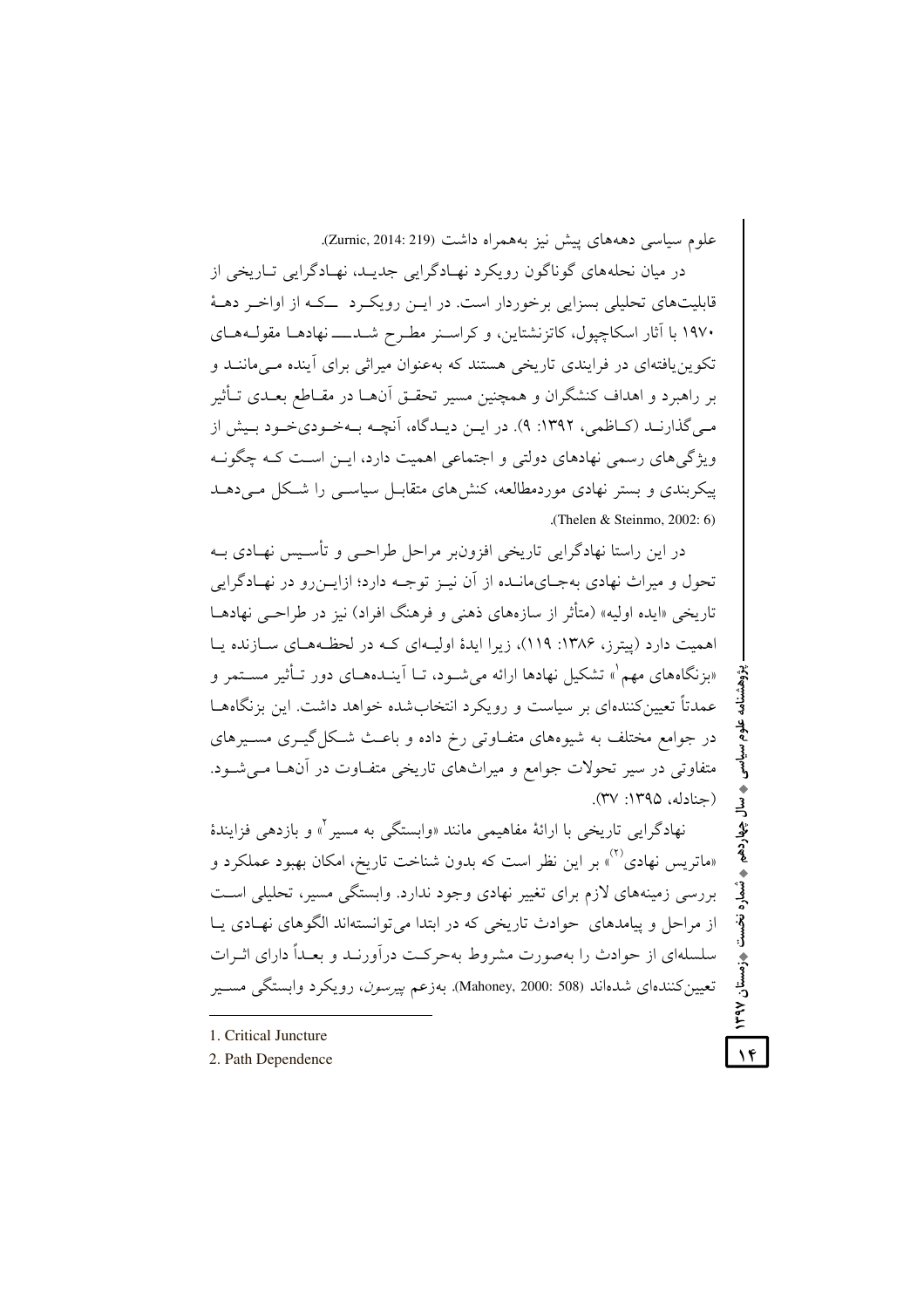درصدد بیان این نکته است که چگونه انتخابهای کنشگران در لحظـههـای حساتی خاصی نهادها را بهوجود می آورند، چگونــه ایــن نهادهــا رفتــار کنشــگران را شــکل میدهند و درعوض، چگونه پاسخهای این کنشگران سبب گسترش الگوهای نهادی جديد مي شود (پيرسون، ١٣٩٣: ٥٠-٤٩).

نهادگرایی تاریخی افزون بر مرحلهٔ تأسیس نهـادی، الگـوی خاصـی از تحـول نهادی را نیز مبنای کار خود قرار میدهد کــه در آن بــر دورههــایی از «گشــایش ْ» و نو اَوريها تأکيد مي کند که در يې اَنها دورههاي طولاني تعــادل يــا «قفــا شــدگي آ» نهادي بهوجود مي آيد (Thelen, 2003: 209). براساس اين الگو در دورههـاي گشــايش، که از آنها با عنوان «بزنگاههای مهم» یاد می شود، گزینـههـای مختلفـی پـیش روی کنشگران سیاسی قرار دارد، اما انتخاب هر گزینه، مسیر تاریخی را در جهت خاصبی هدایت، و انتخابهای بعدی را محدود خواهد کرد؛ بهگونهای کـه برگشـت از ایــن مسير دشوار يا ناممكن خواهد شد.

آنچه در تحلیل دورههای گشایش یـا همـان بزنگـاههـای مهـم مطـرح اسـت، «میراث ؓ » برجای.مانده از آنهاست و اینکه این بزنگاهها چه میراثی از خود بــهجــای گذاشتهاند (Collier and Collier, 1991: 31). البته در تحلیل بزنگاههای مهم، زمان بندی و توالی فرایندها و رخدادهای خاص نیز اهمیت دارد، زیرا آنچه در مراحل پیشین رخ داده است، بر نتایج احتمالی و ممکن توالی رخدادها در مراحـل بعـدی اثـر خواهـد گذاشت؛ به گونـهاي كـه ترتيـب نظـم و ترتيـب زمـاني رخـدادها مـي توانـد باعـث تفاوتهای بنیادینی در نتایج تحولات نهایی شود؛ بنابراین، در نهـادگرایی تــاریخی، مطالعه «توالي هاي واكنشي أ» نيز اهميت مي يابد. اين توالي ها بــه ايــن معنــا واكنشــي هستند که هر رخدادی در یک مرحله، واکنشی به رخدادهای پیشین و علت رخـداد مرحله بعد است. در توالی های واکنشی، رخدادهای اولیهٔ تبوالی در تعیین نتیجیه و پیامد نهایی اهمیت بسزایی دارند، زیرا هرگونه تغییـر کـوچکی در ایـن رخـدادهای

- 1. Openness
- 2. Lock in

شوراهای اسلامی شهر و روستا و تمرکززدایی در جمهوری اسلامی ایران

 $\Delta$ 

- 3. legacy
- 4. Reactive Sequences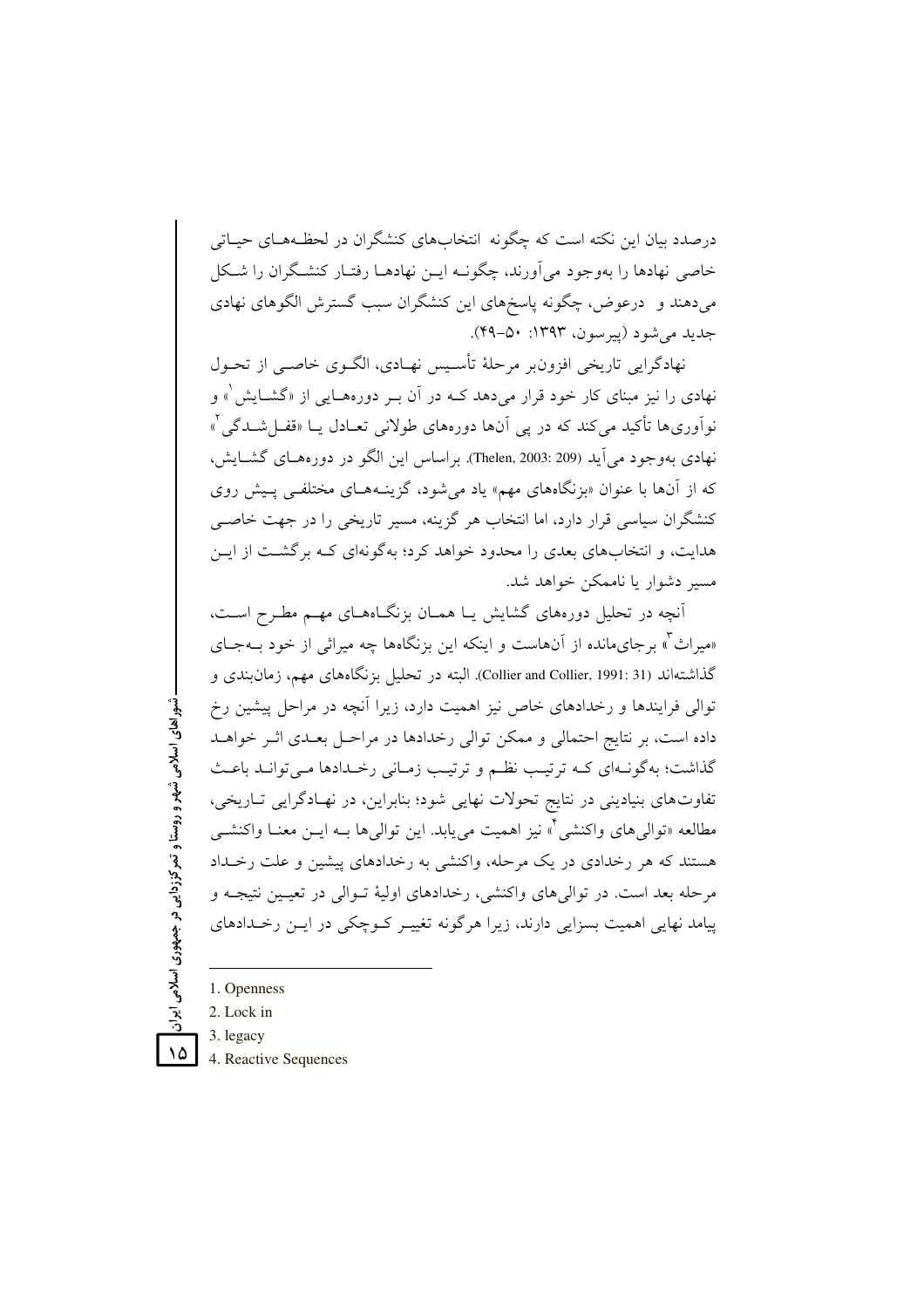اوليه در طول زمان پهصورت انباشتي باعث تغييرات پزرگي مي شود و نتيجيۀ نهيايي متفاوتی را بههمراه خواهد داشت (Mahoney, 2000: 526).

*کاتلین تلن* برای درک سازوکارهایی که تغییرات نهادی بـهوسـیله آنهـا اتفـاق می افتد، دو مفهوم را په عنوان ایزاری در کنار مفهـوم وابسـتگی پـه مسـبر ارائـه داده است؛ این دو مفهوم عبارتند از: «لایهگذاری نهـادی ْ» کــه «مسـتلزم تغییــر برخـــ از عناصر معين مجموعهٔ نهادي موجود است، درحالي که بقيه بدون تغيير باقي مي مانند» (Thelen, 2003: 225) و تبدیل نهادی<sup>۲</sup> که ناظر بر وضعیتی است کـه نهادهـای موجـود بهسوی اهداف جدید جهت داده می شوند؛ به گونهای که در نقشها یـا کارکردهـایی كه ايفا مي كنند، تغييراتي بهوجود مي آيد (226-225: Thelen, 2003).

افزون پر سازوکارهای لایهگذاری و تبدیل کارکردی موردنظر تلن، پیل پیرسون بر این نظر است که تحول نهادی ممکن است از طریق فرایند اشــاعه ّ نیــز رخ دهــد که بهعنوان آخرین سازوکار تغییر نهادی، مدعی جایگزینی تمـامعیـار نهادهـا اسـت (پېرسون، ۱۳۹۳: ۲۳۳). البته باید یادآوري کړد کپه تحیول نهبادي پیهنیدرت شکل جايگزيني به خود مي گيرد، بلكه همهٔ آنها بازتركيب و بازترتيبي از الگوها از طريق «سرهم بندي» هستند. اين مفهوم، توصيف كنندهٔ فرايندهاي نسبتاً هدفمند بازتركيب و باز تفسیر عناصر نهادی از یک منطق نهادی با منطق های نهادی متفاوت است کـه بـه یک نهاد جدید یا منطق نهادی جدید منجر می شود (زارعی، ۱۳۹۲: ۱۸۸–۱۸۷).

مطالعه پیش رو از نوع نهادگرایی تاریخی است که در آن تحولات و رخدادهای تاریخی شوراها از زمان شکل گیـری آن تـا اجـرا (در قالـب مفـاهیم ایـن رویکـرد) بررسی خواهد شد. براین اساس، الگوی مفهومی زیر برای طراحی پژوهش و تعیین رابطهٔ میان متغیرها در بررسی ناکارآمدی شوراها در موضـوع تمرکززدایـی پیشـنهاد شده است: علوم سياسى

◆ and charged when  $\bullet$  invertion ( charged when  $\bullet$ 

- 1. Institutional Layering
- 2. Institutional Conversion
- 3. Diffusion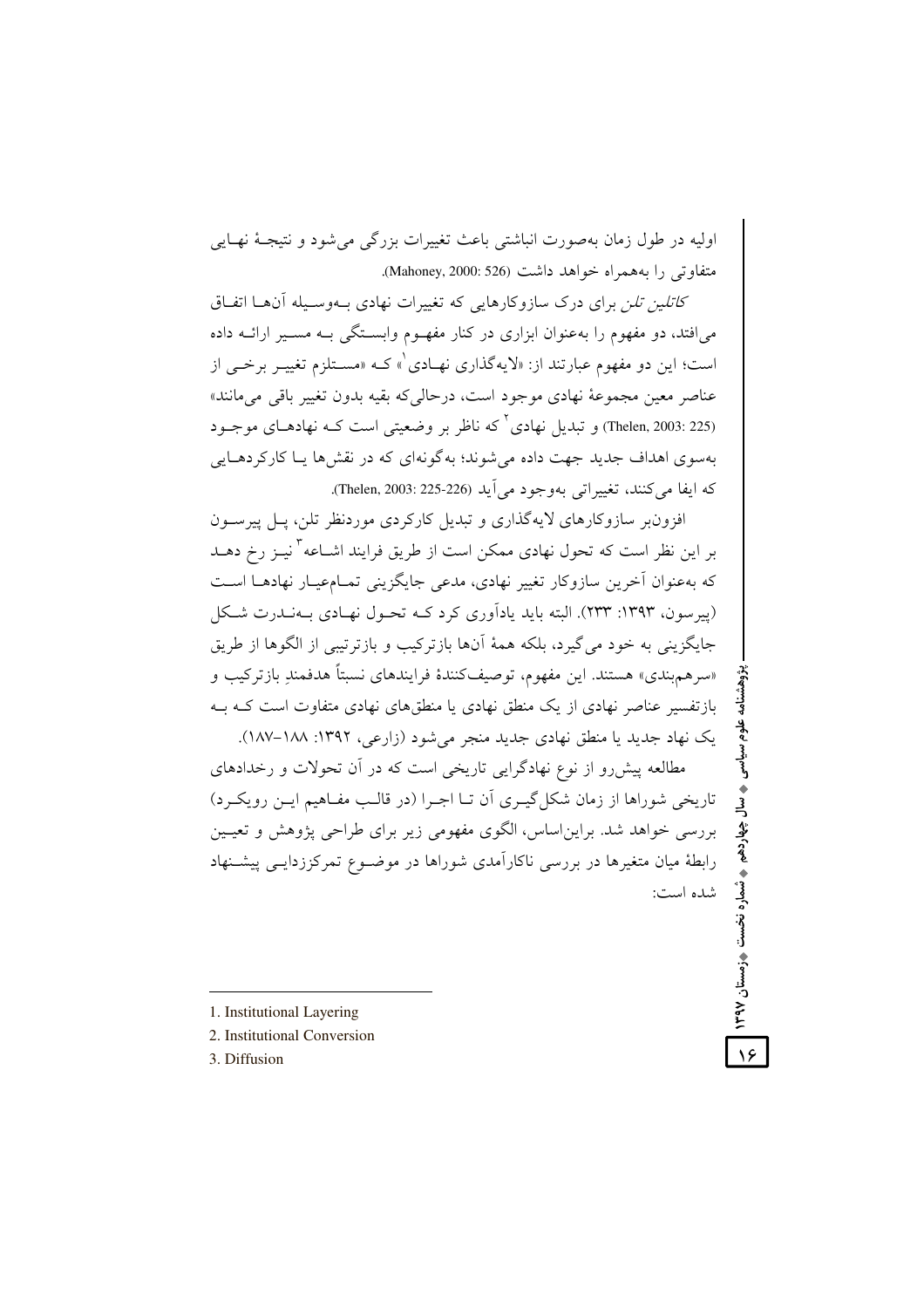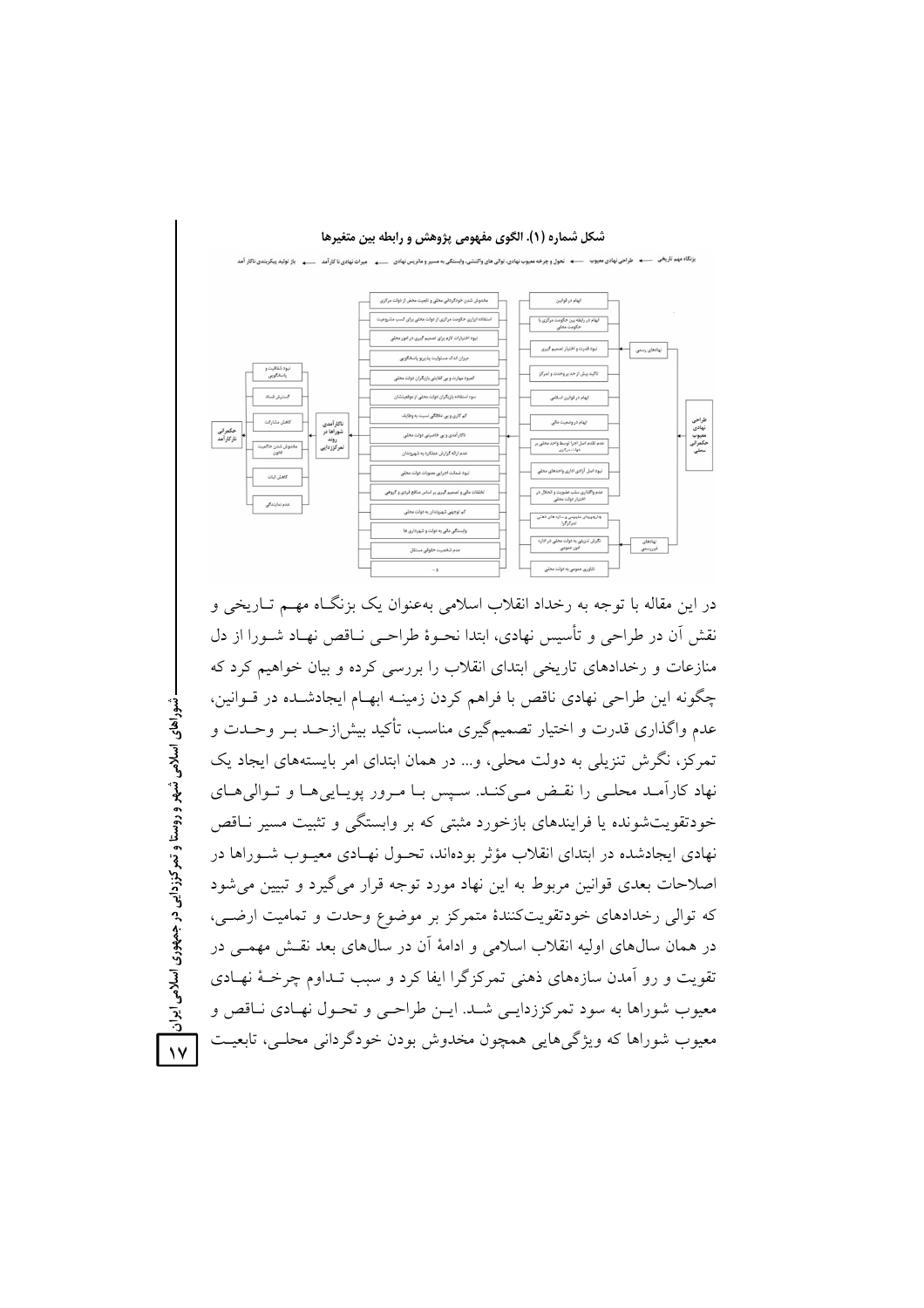محض از دولت مرکزی، استفادهٔ ابزاری حکومت مرکزی از شوراها، کمبود مهـارت و بی کفایتی بازیگران محلی، نبود ضمانت اجـرا بـرای مصـوبات محلـی، و… را دارا بود، درنهایت میراث نهادی ناکارآمـدی را بـهجـای گذاشـت کـه بـا آغـاز بـه کـار شوراهای اسلامی شهر و روستا، این ناکار آمدی بیش(زییش نماییان شید. اصلاحات بعدی نیز بهدلیل وابستگی به مسیر، تنها بازتولید دوبارهٔ همان پیکربنـدی ناکارآمـدی بود که در میراث نهادی بهجـایمانـده از طراحـی و تحـول نهـادی نـاقص شـوراها مشاهده می شد.

۳. تبیین و تحلیل ناکارآمدی شوراها در امر تمرکززدایی در چارچوب رهیافت نهادگرایی تاریخی

پیشینهٔ تشکیل نخستین نهادهای مدرن حکمرانی محلی در ایران، بهمعنای سازمانی با پشتوانهٔ قانونی و حقوقی، به دورهٔ مشروطه و انجمن های ایـالتی و ولایتـی (۱۲۸۶) مربوط می شود. ایــن انجمــنهــا در آن دوره، نمــادی از حکومـت محلــی بــهشــمار میرفتند، اما فرایند تشکیل و خدمت رسانی آنها جز چنـد سـال نخسـت، هـیچگـاه بهگونهای که در متمم قانون مطرح شد، بهاجرا درنیامد (هرچند همواره محل مباحثه و ارائه آرا بود). پس از انقلاب اسلامی ب ا توجه به مقتضیات سیاستی و اجتمـاعی اوایل انقلاب\_ موضوع مشارکت مردم و واگـذاری امـور محلـی بـه آنــان بــهطـور جدیتری در دستورکار قرار گرفت؛ بهگونهای که امام خمینـی(ره) در همـان اوایـل انقلاب اسلامی با توصیه آیتالله طالقانی و با درک لزوم شراکتبخشی همهٔ گروههـا در اداره جامعه، در اردیبهشت ۱۳۵۸ دستور تـدوین آیـیننامـه اجرایـی انتخابـات شوراها برای واگذاری امور به مردم (بهعنوان بخشی از برنامه جمهوری اسلامی) را صادر كردند. شوراي انقلاب نيز مدتبي بعد (تير ١٣۵٨) قانون شوراها را بــهتصــويب رساند. در قانون اساسی پیشنهادی نیز شوراها بهعنوان ارکان تصمیمگیر و ادارهکننده امور کشور مطرح شدند. بهاینترتیب، مشخص ترین نهاد حکمرانی محلیای که پس از انقلاب در قانون و جامعه تبلور یافت، شوراهای اسلامی شـهر و روسـتا بـود کـه بهعنوان تجلَّى أشكار اراده مردم در ادارهٔ امور محلَّى خود و با الهام از كـلام وحـَّى، باید وظیفهٔ قانونگـذاری، تصـمیمگیـری، اداره امـور محلـی، و مشـارکت مـردم در

 $\lambda$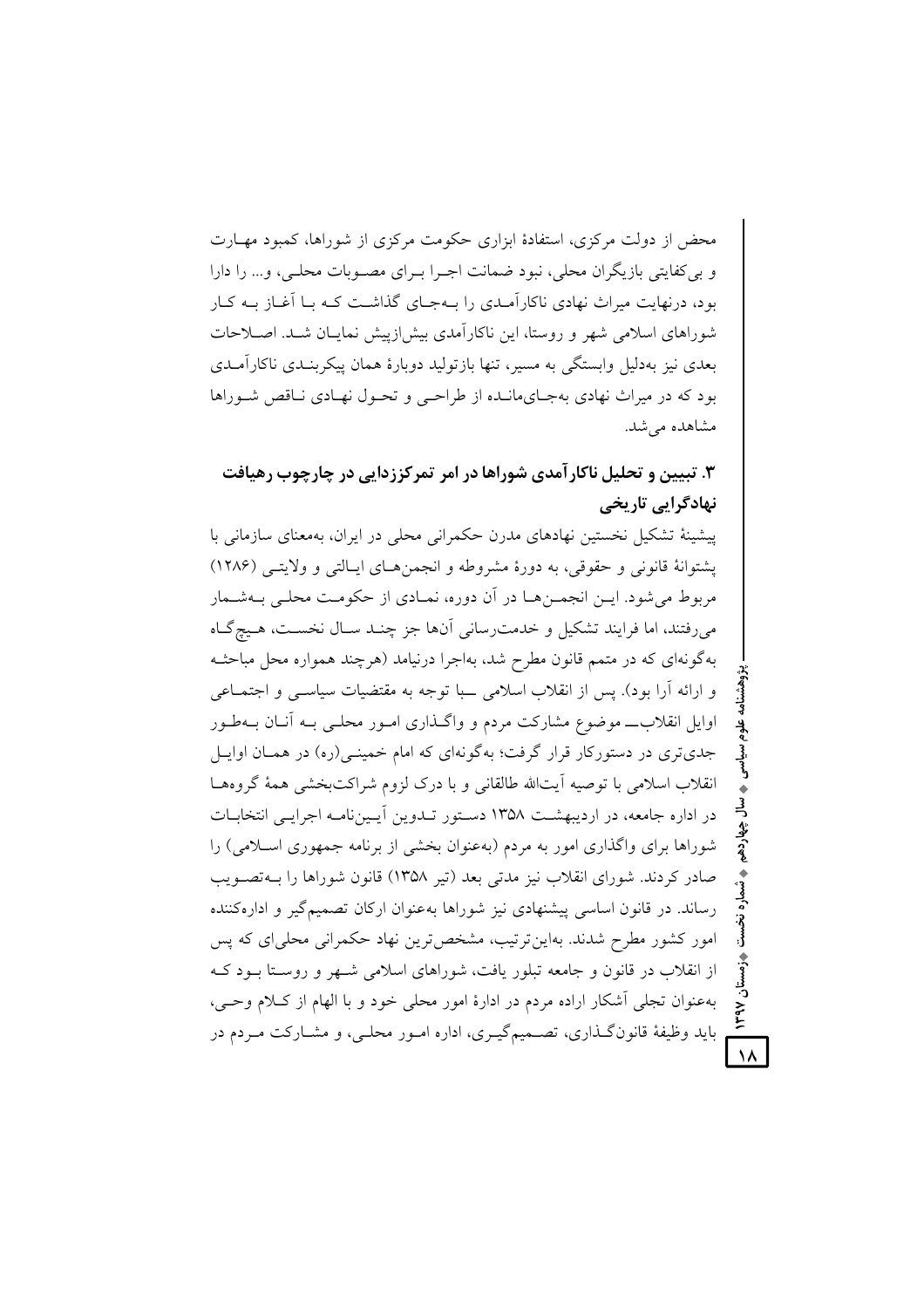مدیریت کشور را عهدهدار می شد، اما حوادث فراوان پس از انقلاب باعث شـد کـه این نهاد تا سال@ا بعد در عرصهٔ عمل محقق نشود و برگزاری نخستین انتخابـات آن به دو دهه پس از انقلاب موکول شد. از آن زمان تاکنون پنج دوره انتخابات شـوراها در ايران برگزار شده است، اما مطالعهٔ عملکرد و فعاليـت ايــن نهــاد طــي پــنج دورهٔ يادشده حاكي از ايـن اسـت كـه بـا وجـود برخـي موفقيـتهـا، در تحقـق اهـداف پیش بینی شدهٔ مرتبط با امر تمرکززدایی، و در پــی آن در بهبـود حکمرانــی، کامیــابی موردانتظار بهدست نیامده است. در ادامه چرایی و چگونگی این عدم موفقیـت را در قالب رویکرد نهادگرایی تاریخی بررسی میکنیم.

# ۰۱–۳. بزنگاه انقلاب و تأسیس نهادی معیوب

بي ترديد، وقوع انقلاب اسلامي، نقطهٔ عطف و بزنگـاه تــاريخي مهمــي در تأســيس، طراحی، و اشاعهٔ نهادهای جدید در ایران بهشمار می آید. پس از پیـروزی انقــلاب، ضرورت مشارکت دادن مردم در امور خویش و سپردن امور محلی بـه مـردم محـل (تمرکززدایی) پیش و بیش از همـه در قالـب تشـکیل شـوراهای مردمـی بـهمنظـور استمرار حضور مردم در صحنه، مدنظر قرار گرفت. در آغاز کـار انقــلاب، موضــوع تأسیس شوراها نزد انقلابیون چنان محبوبیتی داشت کـه در بیـان فصـل مربــوط بــه «اصول كلي» در پيشنويس قانون اساسي، پس از طرح ايـن موضـوع كـه حكومـت ایران «جمهوری اسلامی» است (اصل نخست) و اینکه این نظام، نظامی توحیـدی است (اصل دوم)، در مورد اداره حکومت نوشته شده بود که «آرای عمـومی مبنـای حکومت است و براساس نص قرأن که «شاورْهُمْ فِي الْأَمْرِ» و «أَمْرُهُمْ شُورَى بَيــنَهُمْ»، امور کشور باید از طریق شوراهای برگزیدهٔ مردم در حدود صلاحیتهای آنان و بـه ترتیبی که مشخص می شود، حل وفصل شـود» ( اداره کـل امـور فرهنگـی و روابـط عمومي مجلس، ۱۳۶۸: ۵).

در همین زمینه، مرحوم *طالقانی* در طرح ۱۴مادهای خـود در اوایـل سـال ۱۳۵۸ نخستین پیشنهاد را برای تحقق شوراها ارائـه کردنـد (بسـتهنگـار، ۱۳۹۲: ۱۱۹) کـه بیشتر مواد این طرح در مـورد چگـونگی دخالـت مـردم در سرنوشـت خـود بـود؛ به عنوان مثال، در مواد ۵، ۶، و ۷ این طرح، تعیین کلیهٔ مقامات محلی به عهدهٔ شوراها

شوراهای اسلامی شهر و روستا و تمرکز زدایی در جمهوری اسلامی ایران  $\sqrt{9}$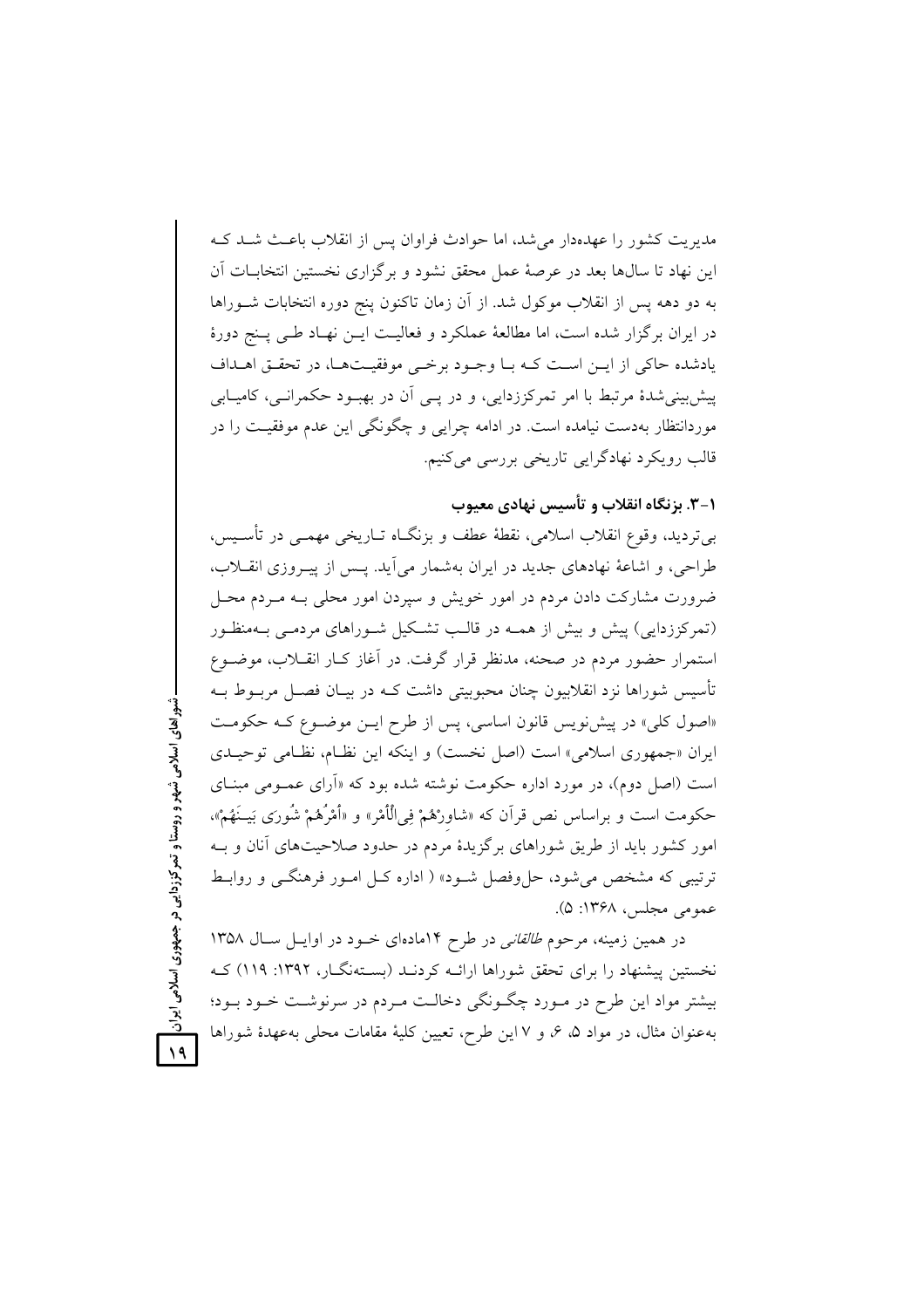گذاشته شده بود؛ به گونهای کـه انتخـاب کدخـدای ده توسـط شـورای ده، انتخـاب بخشدار با معرفی سه نفر از طرف شورای بخش به فرمانداری، و انتخاب یک نفر از آنها توسط فرماندار، انتخاب شهردار توسط شورای شهر و انتخاب استاندار نیـز بـه پیشنهاد شورای استان و تصویب وزارت کشور پیش بینی شده بود (بستهنگار، ۱۳۹۲:  $(177)$ 

همزمان با ارائه این طرح در تاریخ ۱۳۵۸/۲/۹ امام خمینهی(ره) دستور تـدوین اًیینِنامه اجرایی انتخابات شوراهای اسلامی شهر و روستا را صادر کردند. حضـرت امام، دو روز پیش از آن در دیدار با دانش آموزان سنندجی (۷ اردیبهشـت) شـورا را یک اصل اسلامی دانستند که باید در کل کشور ایجاد شود و بهاین ترتیب، مقدورات مردم بهدست خود آنها سیرده شـود. در ادامــه شـورای انقــلاب در تیرمــاه ۱۳۵۸ و پیش از تصویب قانون اساسی، قانون شـوراهای محلـی را تصـویب کـرد و تصــمیم حضرت امام را بهصورت مصوبه درآورد. اگرچه این قانون ۱۷مـادهای تفـاوتهـای انبدکی ببا پیشنهاد آیـتالله طالقـانی داشـت، امـا همچنـان شـاکله و اصـول کلـی تمرکززدایی و حکمرانی محلی در آن حفظ شده بود. سرانجام دولت موقت در مهـر ١٣٥٨ لايحه قانوني انتخابات شوراي شهر را ـيس از انجـام اصـلاحاتي در قـانون شوراهای محلبی ــــ در ۴۵ مـاده تصـویب کـرد و در ۲۰ مهـر، نخسـتین انتخابــات شوراهای شهر در ۲۵۰ شهر برگزار شد (تاجبخش، ۱۳۷۸: ۴۵).

تصویب قانون شوراهای محلی و گسترهٔ مسئولیتهای شوراهای شهر و روستا در مصوبه دولت موقت، فصل كليات قانون اساسي، و برگزاري سريع انتخابـات آن، همگی حاکی از این بود که شوراها درحال تبدیل شدن به نهادهـای کلیـدی سـامان سیاسی نظام بر آمده از انقلاب اسلامی هستند، ولی در ادامه، فــوت آیــتالله طالقــانی بهعنوان اصلي ترين حامي نهاد شورا (درست در زمان ورود مذاكرات بررسي نهـايي قانون اساسی در مجلس به موضوع فصل هفتم (۱۹ شهریور ۱۳۵۸)) و همچنـین، وقوع و تداوم ناآرامی های قومی و تجزیهطلبانه در بخشهای مختلف کشور (ایجباد نگرانی از وقوع جنبش های جدایی طلبانه درصورت اعطـای اختیـارات بـه نهادهـای محلي)، ادامهٔ روند شوراها به امر تمركززدايي را با ترديد روبهرو كـرد. درايـن ميـان، . و آنیروهای رقیب با استفاده از ظرفیـت سیاســی و بســیج اجتمــاعی خــود و توصــیف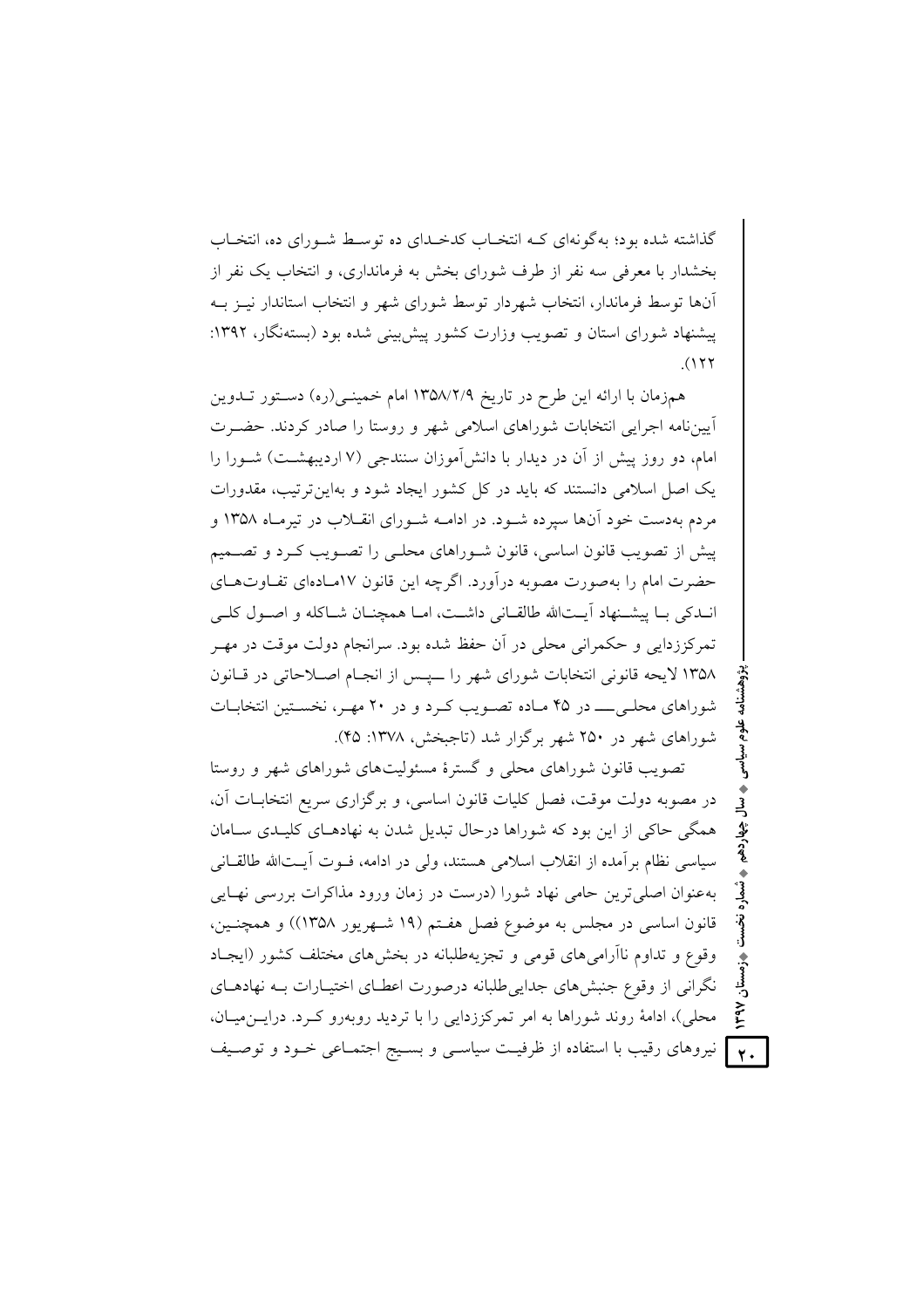وضعیت کشور بهعنوان وضعیت نیمهجنگی (متأثر از ناآرامی هـای قــومی)، گــذار از نظام شورایی بهسوی نظام یارلمانی را رقم زده (ثقفـی، ۱۳۷۷: ۱۰) و زمینـهٔ کـاهش اختیارات شوراها و طراحی نهـادی نـاقص آن را در قـانون اساسـی فـراهم کردنــد. طرفداران دیدگاهِ مقابل نظام شورایی با تأکید بر اینکـه شــوراها دســتویــاگیر اصــل ولايت (اصل ۵ قانون اساسي ۱۳۵۸) هســتند (قاســمياني، ۱۳۷۹: ۶۸) بــر ايــن نظــر بودند که مسئلهٔ شورا در بسیاری از احکام و الزامات شرعی صادق نیست؛ بـهویـژه در تفکر شیعی که شورا باید پس از تحقق حاکمیت امام بر جامعه و ایجاد حکومت اسلامی، اعمال و اجرا شود (شعبانی، ۱۳۷۳: ۱۴۸). نظریههای ایـن دیـدگاه بـهطـور خاص در تدوین اصول فصل هفتم قبانون اساسی نمبود یافت؛ پیشتر و در زمبان تدوین اصل هفتم، اختیارات شوراها بـهعنـوان رکــن تصــمیمگیــر در کنــار مجلــس شورای اسلامی قرار داده شـده بـود، امـا بـا شـدت پـافتن تهدیـدهای واگرایانــه و تجزیهطلبانه، ترس از اعطای اختیارات محلی به مردم تا تصور اعطـای خودمختـاری و تجزیهطلبی درنظر قانونگذاران شورای بررسی نهایی قانون اساسی پیش می رود و درنتیجه، برای پرهیز از شدت یافتن حوادث تجزیهطلبانهٔ موجـود در جامعــه و نیــز تحکیم هرچه بیشتر وحدت ملی، تنها بر بعد نظارت نهاد شـوراها تأکیـد مـی شـود؛ البته بسیاری از واضعان در آن زمان بر این نظر بودند که آنچه در فصل هفتم قــانون اساسی برای شوراها درنظر گرفتـه مـی شـود، دربردارنـدهٔ تمـام اختیـارات تقنـین و اجرایی بود که پیشتر از آن در فصل اول مطـرح شــده بــود (ن.ک: ســخنان آیـــتالله بهشتی در مجلس بررسی نهایی قانون اساسی، ۱۳۵۸: ۹۸۷).

عامل دیگری که در این زمان، پـای طرفـداران نظـام شـورایی را بـیش|زپـیش سست کرد، این بود که بسیاری از گـروههـای سیاسـی (همچـون گـروههـای چـب کمونیستی و مجاهدین خلق) که سهمی در دولت موقت و شورای انقلاب بیهدست نیاورده بودند، خواست تشکیل شوراها را بهعنوان یکی از اهرمهـای عمـدهٔ تبلیغـی برای رسیدن به اهداف سیاسی خود برگزیده بودند (ثقفی، ۱۳۷۷: ۱۳) و حتی برخی شوراها (مانند شوراهای نفت) در مواردی همچون حملهٔ دولت مرکزی به کردستان، به مخالفت با دولت مركزى و حمايت از درخواست هاى خودمختـارىخواهانـهٔ کردستان پرداختند، در آبادان چادرهای کمک به خلق کُرد را تشکیل دادنــد، و تمــام

شوراهای اسلامی شهر و روستا و تمرکز زدایی در جمهوری اسلامی ایران  $\overline{Y}$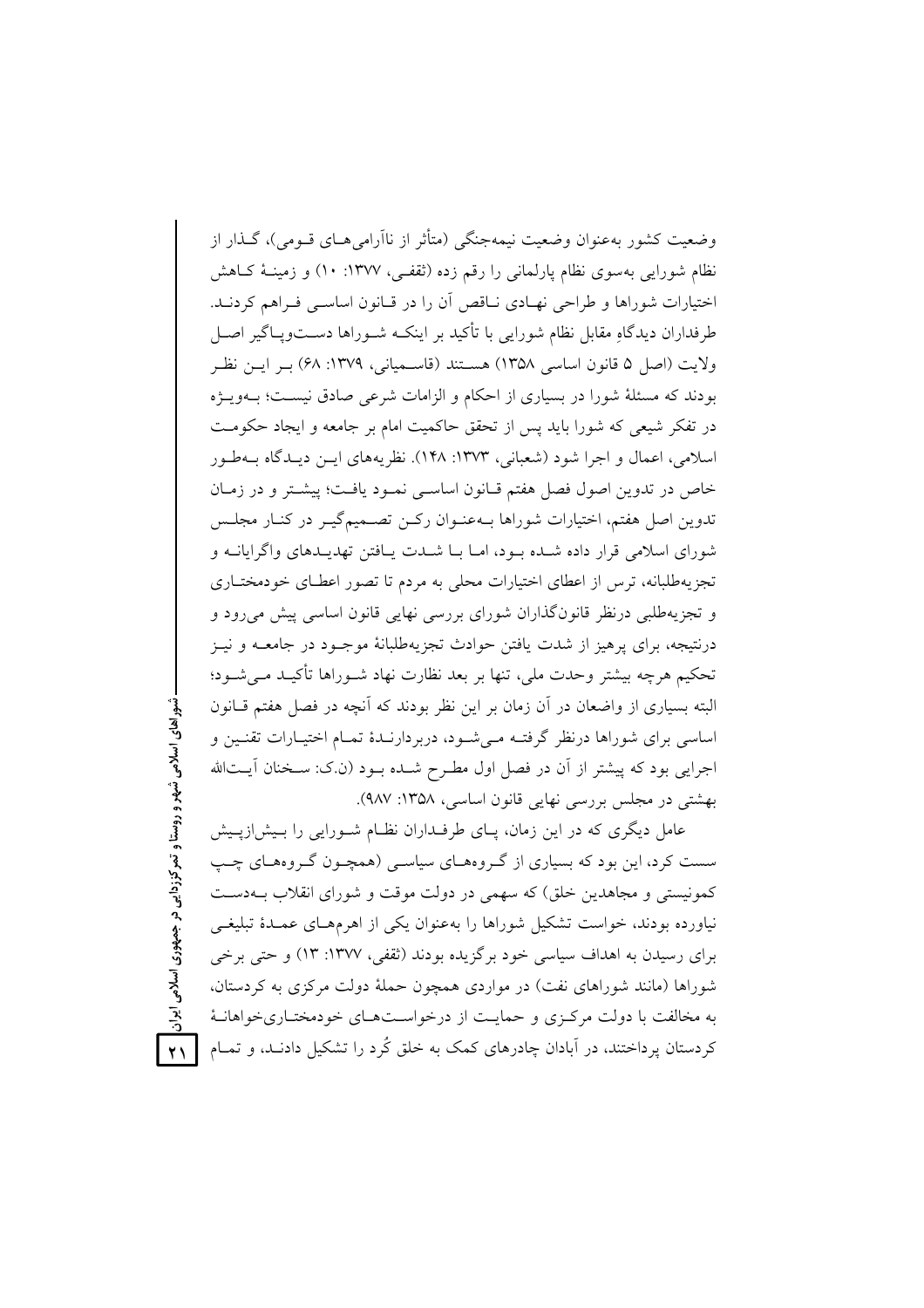سهميهٔ لباس زمستاني خـود را بـه کردسـتان فرسـتادند (خسروشـاهي، ١٣٩٢: ٣۶)؛ بنابراین، در فاصلهٔ کمتر از شش ماه پس از پیروزی انقلاب اسلامی، نظام شورایی از برنامهٔ سیاسی هیئت حاکمه جدیدی که درحال شکل گیری بود، به شعار مخالفـان و منتقدان این حاکمیت تبدیل شد.

این رخدادها باعث شدند که روند تأسیس نهادی شـوراها بـهسـوی کاسـتن از تمرکززدایی اولیه آغاز و مرحلهبهمرحله بر سنگینی کفهٔ تمرکز افزوده شود. تصویب و تأکید بیش|زحد بر برخی اصول و مفاهیم تحدیدکنندهٔ امر تمرکززدایــی در قــانون اساسی (همچون اصول مرتبط با وحدت ملی و تمامیت ارضی (اصول ۹، ۲۶، ۱۰۰، ۱۴۳ و ۱۷۶)) و نیز برابری (بهمعنای همسان سازی و وحـدت نظـام حقـوقی و نــه تفاوت و تنوع (اصول ٣، ٢٠ و ١٩)) (جلالبي، ١٣٩۴: ٣٢٣-٣٢٣) قـوامبخـش ايـن تأسیس نهادی معیوب هسـتند. مجمـوع ایـن مـوارد، امـر تمرکززدایـی را در همـان مرحلهٔ تدوین قانون اساسی و با نهایی شدن اصول مربوط به فصل هفتم، با کژیهـا، ایرادها، و کاستی هایی همراه کرد که بعدها در مرحلهٔ تدوین قوانین مرتبط با شوراها مشهودتر شدند. مواردی مانند ابهام در قانون شوراها، ابهام در رابطـهٔ بـین حکومـت مرکزی با شوراها، نبود قدرت و اختیار تصمیمگیری برای شوراها، ابهام در وضعیت مالي، عدم تدقيق درست تقدم اصل اجرا در محل توسط شوراها، و... بخشي از ايـن كژىها هستند.

۲-۳. تحول و توالي نهادي معيوب؛ ماتريس نهادي و وابستگي به مسير وقوع و تداوم جنگ و ناآرامی در کشور، روی کار آمدن دولتمردانی کـه تفسـیرهای آنها پیش و بیش از همه بر تمرکز قوا در کشور تأکیـد داشــت، گمــاردن مســئولان دولتی در رأس شوراها، و الزاماتی که وابستگی به مسیر تعیین شده در قانون اساسبی (فصل هفتم) فراهم و حرکت بهسوی عدم تمرکز و حکمرانی محلی را با هزینههای گزافی (مانند وقوع ناأرامیهای قومی ماههای اولیه انقلاب) همـراه مـیکـرد، سـبب توالی و تناوب واکنشها بهسوی تمرکز بیشتر شدند؛ بهگونهای که ستیزهای داخلبی و بی ثباتی نسبی سیاسی ماههای نخست انقلاب، حتی دولت موقت را واداشت ک در نامهای در تاریخ ۱۳۵۸/۵/۱۶ هشدار دهد که «اصولاً بــهنظـر مــی[یــد کــه انتقــال  $\overline{Y}$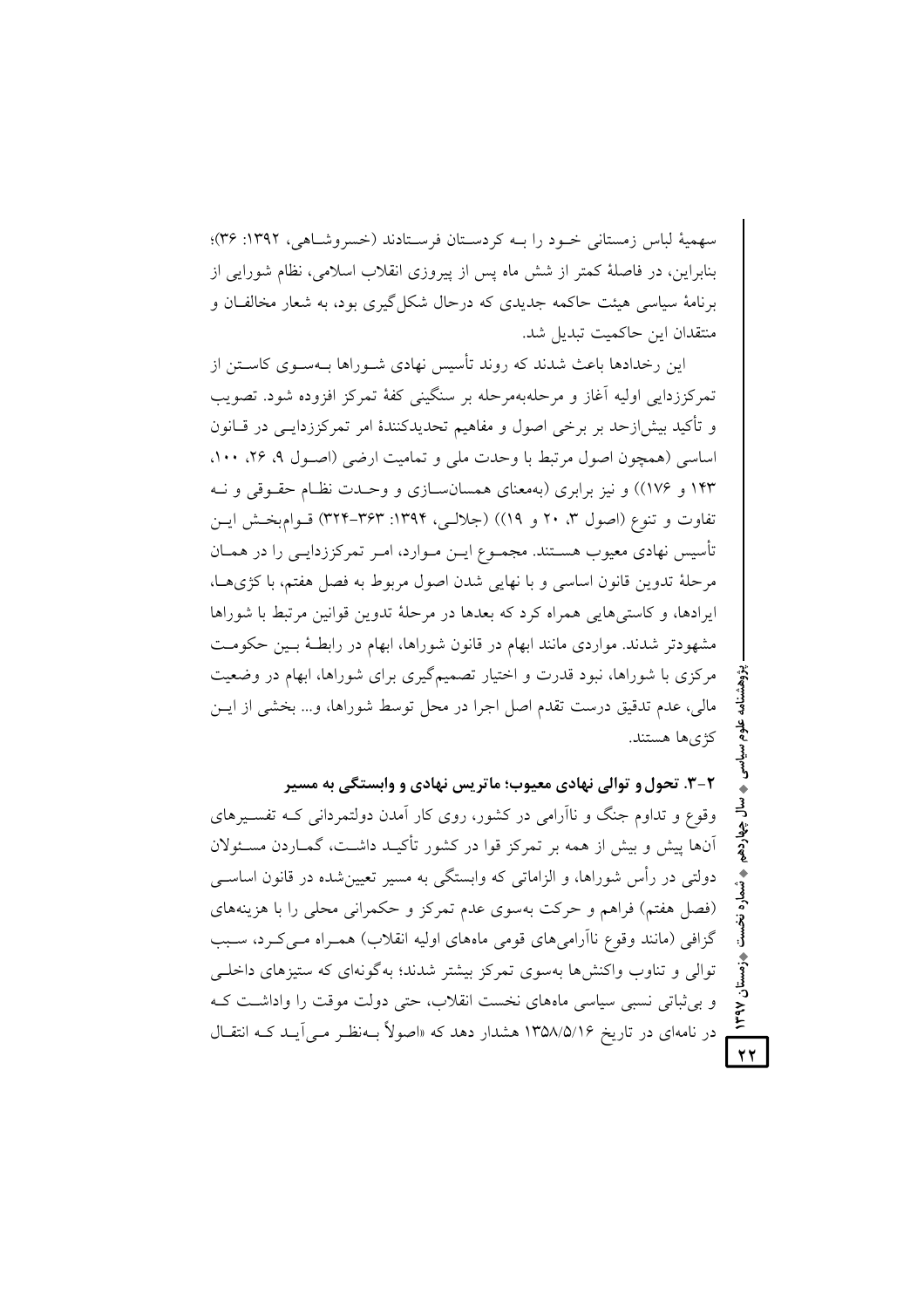یکبارهٔ ایران از حالت گذشته (کـه تسـلط مطلـق شـاه و تمرکـز اداره مملکـت در پایتخت با دولت و مجلس شورای ملی بوده است) به حالت شـورایی گسـترده تـا شهرها و دهات، یک روش غیرعملی و غیرمعمول باشد و بهتر است بهجای آن یک روش اعتدالي واسط انتخاب شود» (رحماني، ١٣٩٠: ٩٥).

اختلافــات سیاســـی و درگیـــریهـــای منطقـــهای باعــث شـــدند کـــه شـــوراهای انتخابشده در مهرماه ۱۳۵۸، در برخی شهرهای کشور تجربهٔ موفقی را نگذراننـد و بسیاری از آنها در فاصلهٔ زمانی اندکی منحل شوند. تداوم آشفتگیها، حـادتر شــدن جنگ تحمیلی، و بروز مشکلاتی ماننـد توزیـع ارزاق در شـهرها، دولـت را بـر آن داشت که شوراهایی را با عنوان «شورای محلـه» زیـر نظـر اسـتانداری ایجـاد کنـد. اعضای این شوراها توسط مقامات دولتی انتخاب می شــدند و چــون منتخـب مــردم نبودند، هرگاه با کمبود و ناهماهنگی روبهرو میشدند، شوراها را مسئول دشواریها میدانستند (بیژنی، ۱۳۸۴: ۴۱) و بهاین ترتیب، سنگ بنای افول موقعیت شـوراها در ادارهٔ امور عمومی، مرحلهبهم حله گذاشته شد.

در چنین شرایطی که کشور درگیر جنگ و اقدامات تروریستی و ـــدر برخـی مواردـــ تجزیهطلبانهٔ گروههای ضدانقلاب بــود، وزارت کشــور، طــرح ۱۲۷ مــادهای «لایحه پیشنهادی نظام شورایی جمهوری اسلامی ایـران» را بـه مجلـس ارائـه داد (مسجدجامعی، ۱۳۹۵: ۵) که با توجه به حال وهـوای کشـور در سـالهـای پـس از انقلاب و ناآرامیهای سیاسی و قومی سال های ۱۳۵۸ تا ۱۳۶۱ (همچون کودتای نوژه و عقیم ماندن آن در تیرماه ۱۳۵۹؛ آغاز جنگ تحمیلی در ۳۱ شهریور و تــداوم آن؛ عزل بنی صدر در خرداد ۱۳۶۰؛ حادثه هفتم تیر و هشتم شـهریور ۱۳۶۰؛ تـداوم حرکتهای تجزیـهطلبانــه و خودمختارانــهای ماننــد غائلــهٔ گروهــکمـای کوملــه، دموکرات، رزگاری، خبات، چریکهای فدایی خلق، حزب توده و مجاهـدین خلـق در کردستان و ناآرامی های بوکان و نقده در آذربایجان غربی؛ اقدامات تجزیــهطلبانــهٔ سازمان سياسي خلق عرب، اتحاديه عرب خوزسـتان، جنـبش ناسيوناليسـت عـرب، جبهه تحرير خوزستان، فدائيان خلق و حزب كارگران سوسياليست با هدف جــدايي خوزستان از ايران؛ اقدامات تجزيهطلبانة جبهه آزاديبخش بلوچستان، جبهه وحدت بلوچ، پیش مرگ بلوچ، جبهه خلـق بـرای آزادی بلـوچ، سـازمان دموکراتیـک مـردم

شوراهای اسلامی شهر و روستا و تمرکززدایی در جمهوری اسلامی ایران  $YY$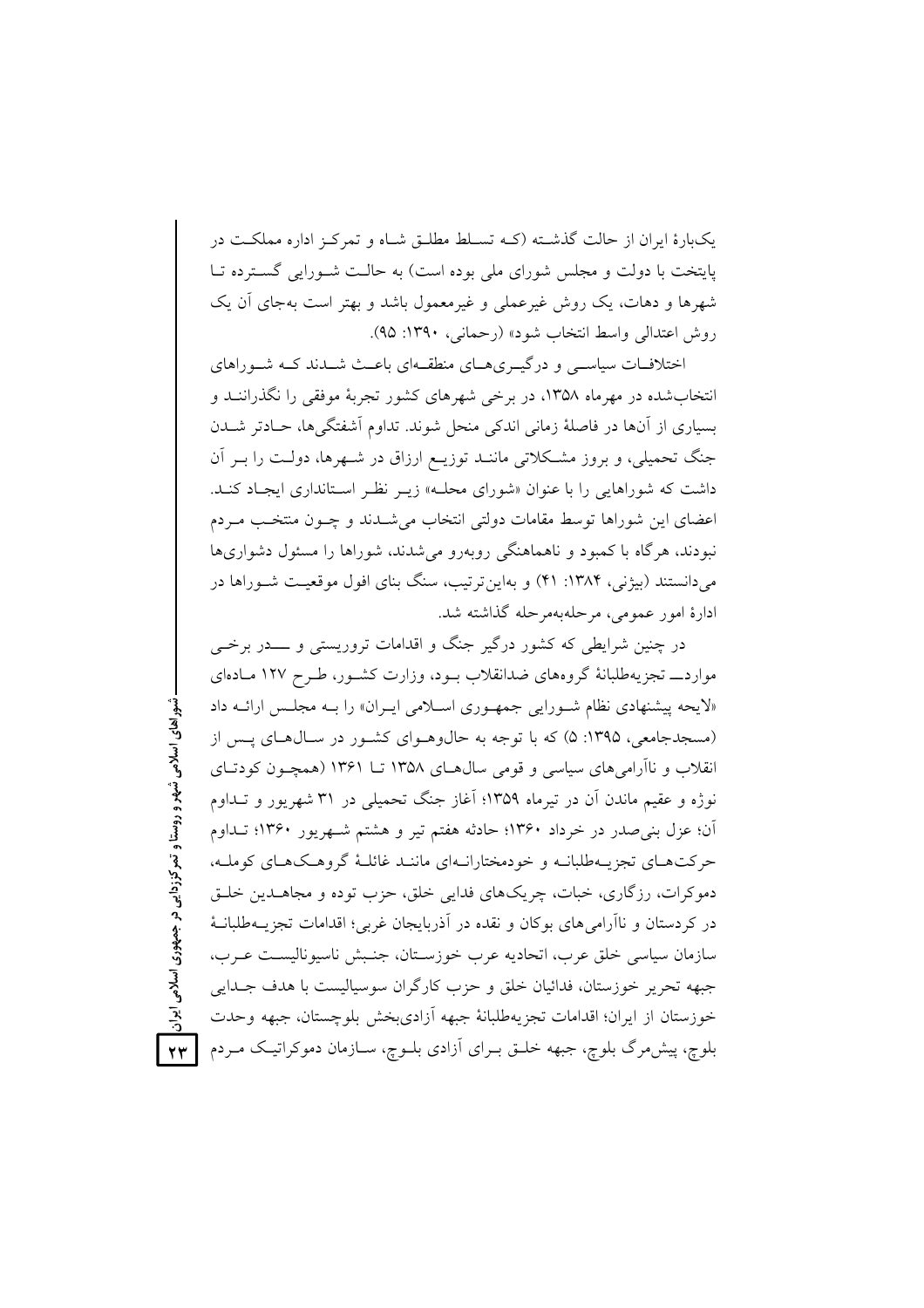بلوچستان، سازمان دموکراتیک خلق بلوچستان، نبرد بلوچ و کانون سیاسی فرهنگی خلق بلوچ در سال ۱۳۵۸ با هدف ایجاد بلوچستان بزرگ (عراقی، ۱۳۹۲)؛ و برخبی ناأرامیهای قومی دیگر در سایر نقاط کشور) از ویژگیهای اصلی این طـرح، تأکیــد بر محدودیت شوراها برای تحکیم بیشتر وحدت ملی و تمرکز دولت مرکزی بود (بیژنی، ۱۳۸۴: ۴۲–۴۱)؛ بنـابراین، در قـانون تشـکیلات شـوراهای اسـلامی کشـور (۱۳۶۱)، اگرچه دادن شخصیت حقوقی به شوراها و حق اقامهٔ دعوا (ماده ۱۷) دیـده می شود، اما محدودیتهای عمدهای در مقایسه با قبانون شوراهای محلبی مصوب شورای انقلاب بهچشم مـی خـورد؛ بـهعنـوان مثـال، ضـمن اینکـه عنـوان قـانون از «شوراهای محلی» به «شوراهای کشور» تغییر کرد، صفت «اسلامی» نیز به آن اف وده شد. افزون٫بر این، چند شرط مشخص سیاسی و مذهبی و درعینحال، قابل تفسیر نیز برای انتخاب شدن مطرح شد که از آنجمله میتوان بـه اعتقـاد و تعهـد عملـی بـه اسلام، ابراز وفاداری به قانون اساسی، عدم گرایش به احزاب، سازمانها و گروههای غيرقانوني يا مبتنىبر عقايد التقاطي و غيرالهي، عدم وابستگي به رژيــم ســابق (حتــي بهعنوان كدخدا)، و عدم اشتهار به فساد اخلاقی اشاره كرد (شيرازي، ۲۰۰۸)؛ ايس درحالي است كه در قانون مصوب شوراي انقلاب، هيچ شرطي جز عدم محروميت از حقوق اجتماعی، برای احراز صلاحیت انتخاب شدن دیده نمی شد. همچنـین، در قانون سال ۱۳۶۱ به امام جمعه هر محل نیز اختیار حضور در جلسههای شـورا داده شد تا به عنوان ناظر بر کار شورا در آنها شرکت کند (پروین، ۱۳۷۸: ۶۹).

درواقع، از زمان تصويب اين قانون به بعـد، توجــه قــانون گــذار پــيش از آنكــه معطوف به شرح اختیارات شوراها باشد، بر وظایف آنان متمرکز است؛ وظـایفی کـه از همکاری با مسئولان اجرایی و نهادهای انقلابی شروع می شود و تا وظایف امنیتی و تبلیغی شـوراها در قـوانین بعـدی پـیش مـیرود و عـدم تناسـب کـاملی را بـین اختیارات و وظایف شوراها ایجاد میکند؛ بهعنوان نمونه، در قانون مصوب شورای انقلاب، شوراي شهر بدون هيچ قيدي صاحب حق نصب و عـزل شـهردار و وضـع آییننامه بـرای تمـام امـور شـهرداری (در حـدود قـوانین و تصـمیمهـای شـورای شهرستان) بود و بر دریافت مالیاتهای مستقیم و مصرف آنها و نیز مصـرف کلـی بودجه محل (كه از طرف دولت تعيين مي شد) نظارت مي كرد، درحالي كه بـا وجــود

 $Y \in$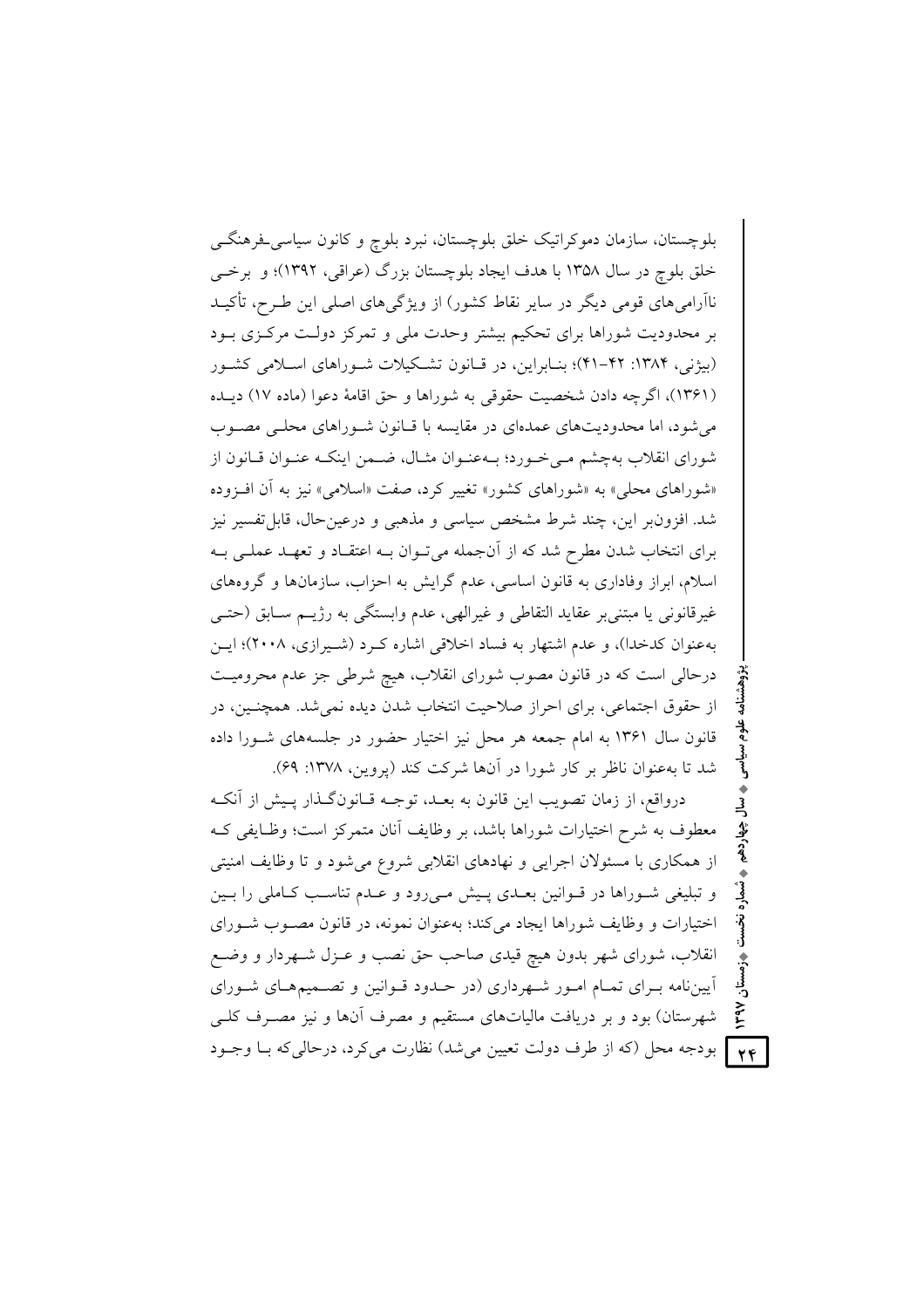اعطای حق نصب و عزل شهردار به شورای شهر در قانون مصوب ۱۳۶۱، شورا تنها «با تنفیذ ولی امر» می توانست برای تأمین هزینههای شهرداری عوارض تعیین کنــد و بر حسن اداره و حفظ دارایی و درآمد شـهرداری نظـارت داشـته باشـد (مـاده ۳۵). افزون بر این، در این قانون حدر مقایسه با قانون پیشین کیه اختیار عبزل و نصب کدخدا را به شورای ده داده بود\_ از اینکه شورای ده مـی توانـد کدخـدا را عـزل و نصب کند، سخنی نمی رود. بقیهٔ اختیارات شورای ده نیز در حد نظـارت و مراقبـت است (ماده ۲۶). شورای نگهبان نیز از زمان پیشنهاد طرح تشکیل شوراهای اسـلامی کشور (۱۳۶۱) (و با ورود غیرمستقیم به موضوع)، کارکرد شوراهای محلی را تنها به امر نظارت محدود می کند (عباسی و سهرابلو، ۱۳۹۵: ۱۸).

گفتنی است، نەتنھا آپینiامهٔ اجرابی همین قانون ناقص ۱۳۶۱ شوراها تا سالαا بعد تهیه نشد و وزارت کشـور بــه بهانــههــای متعــدد اجــرای أن را همــواره عقــب انداخت، بلکه در فرایند اصلاحات مکرری که در سال های بعد انجام شـد، مفـاد آن به سوی تمرکز بیشتر سوق یافت (نصر، ۱۳۸۹: ۲۵)؛ به عنوان مثال، در ۲۸ مهر ۱۳۶۴ مجلس با الحاق یک تبصره به ماده ۵۳ قانون تشکیلات شوراها مصوب کرد کـه «تـا تشکیل شورای اسـلامی در هـر شـهر، وزیـر کشـور یـا سرپرسـت وزارت کشـور، جانشین شورای اسلامی آن شهر در مـوارد مربـوط بـه شـهرداریهـا خواهــد بـود» (روزنامه رسمی کشور، ۱۳۶۴: شماره ۱۱۸۵۵)؛ موضوعی که باعث شد از این تاریخ به بعد تا تشکیل شوراهای اسلامی در اردیبهشت ۱۳۷۸ استیلای وزارت کشــور بــر شوراها رسمیت یابد و مدیریت شهری رسماً از طرف دولت مرکزی اداره شود.

در اصلاحات سال های ۱۳۶۵ و ۱۳۶۹ نیز ضمن افزایش حداقل سن کاندیـداها از ۲۲ به ۲۵ سال (روزنامه رسمی کشور، ۱۳۶۹: شماره ۱۳۳۴۶)، «شورای محله» نیز که براساس قانون سال ۱۳۶۱ جزء شـوراهای پایـه پود و تعبدادی از اعضبای آن برای شورای منطقه، و عدهای از اعضای شورای منطقه برای شـورای شـهر انتخـاب می شدند (مواد ۳۰ و ۳۱)ــ از اجزای شوراهای اسلامی حـذف شـد (بیژنـی، ۱۳۸۴:  $\mathcal{M}$ 

شوراهای اسلامی شهر و روستا و تمرکز زدایی در جمهوری اسلامی ایران

 $\mathsf{Y}\Delta$ 

این تحـولات نهـادی معیـوب در تغییـرات دهـهٔ ۱۳۷۰ و «قـانون تشـكیلات، وظایف، و انتخابات شوراهای اسلامی کشور و انتخاب شهرداران» (کـه در ۹۴ مـاده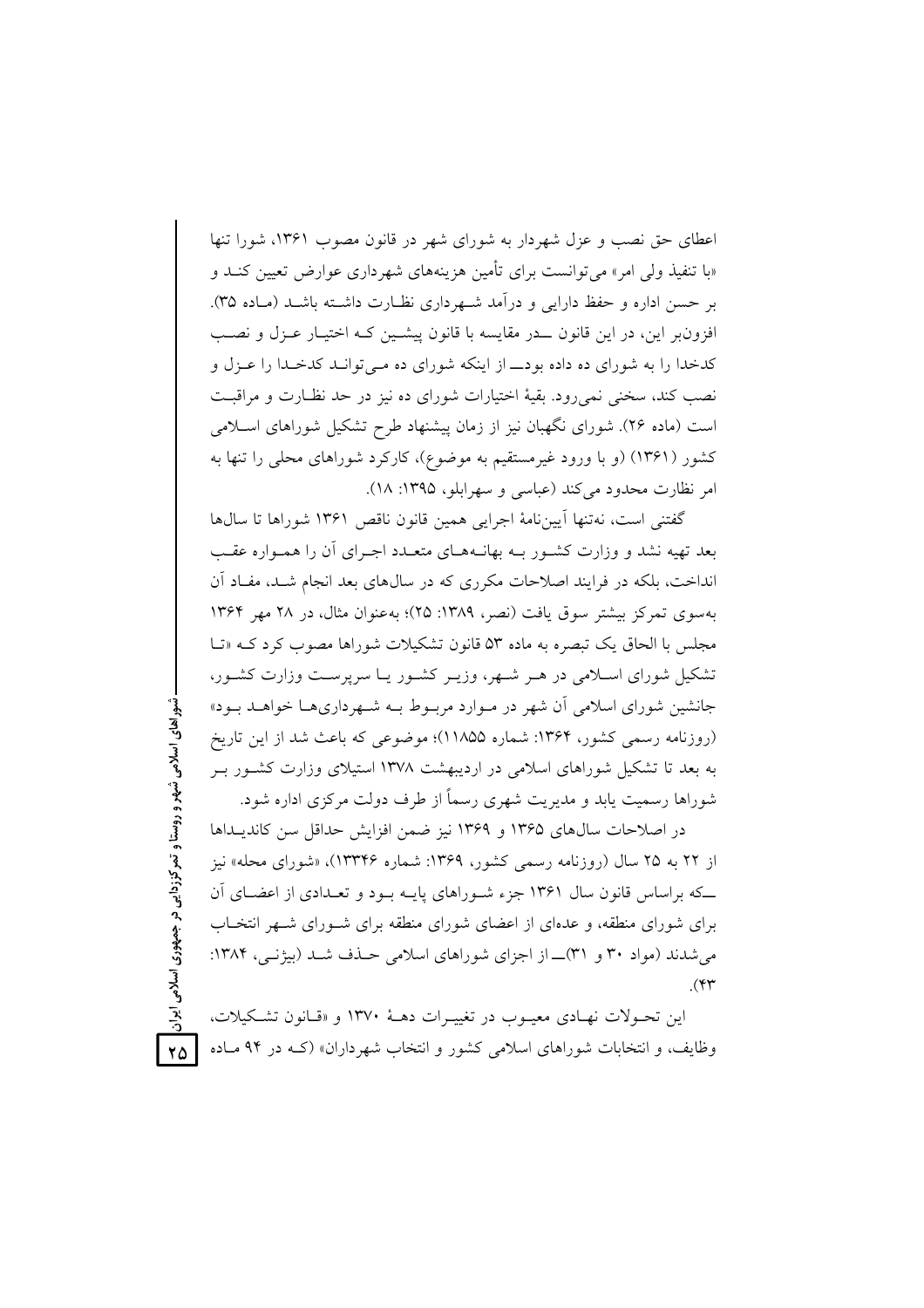و ۵۱ تبصره در سال ۱۳۷۵ تصویب و به تأیید شورای نگهبان رسیده است) بــه اوج خود رسید. در این قانون که مبنای انتخابات شوراها در اسـفند ۱۳۷۷ قـرار گرفـت، روند تحدید بیشتر شوراها و کاستن از تمرکززدایی در ادامهٔ مسـیری قـرار دارد کـه اصلاحیههای مکرر قانون پیشین شوراها دچار آن شده بودند؛ بهعنوان مثال، افزون الزامی شدن سطحی از سواد برای کاندیداها (ماده ۳۰) در کنار صلاحیتهای پیشین برای کاندیدا شدن، اعتقاد و پایبندی عملی به ولایت مطلقه فقیه نیز به ایـن شـرایط اضافه شد (روزنامه رسمی کشور، ۱۳۷۵: شماره ۱۴۹۵۷).

در مورد اختیارات شوراها نیز همهچیز به تشویق و ترغیب و همکـاری خـتم شد؛ به عنوان مثال، در بند «الف» وظایف و اختیارات شوراهای روستا، از «نظارت بر حسن اجرای تصمیمهای شورا» صحبت شده، ولی به موارد حق تصمیمگیـری هـیج اشارهای نشده است. همچنین، این شورا تنها به شرط صدور حکم (یعنبی موافقت بخشدار) می تواند دهیار را نصب و عزل کند (بند «م» ماده ۶۸). نصب شـهردار نیـز در این قانون به همین شیوه انجام می شود؛ یعنی به پیشنهاد شورا و با حکم وزیر یـا استاندار. در بسیاری از موارد دیگر نیز تصمیمهای شوراها منوط به تأیید و موافقت نهادهای دولتی شده است؛ برای مثال، در مورد اختیارات شـوراهای شـهر، تصـویب طرح حدود شهر (بند ١١ ماده ٧١)، تصويب اساسـنامهٔ مؤسسـههـا و شـركتهـاي وابسته به شهرداری (بند ۱۵ ماده ۷۱)، تصویب لوایح برقراری یا لغو عـوارض شـهر (بند ۱۶ ماده ۷۱ و ماده ۷۷) و بررسی و تأیید طرحهای هادی و جامع شهرسـازی و تفصیلی و حریم و حدود قانونی شهرها موضوعاتی هستند که بـرای اجرایـی شــدن باید به تأیید نهادهـای دولتـی برسـند (الهـویردیزاده و دیگـران، ۱۳۹۴: ۳۷). بخـش دیگری از این بی|ختیاری شوراها در نبود ضمانت اجـرای کـافی، بـه عـدم رعایـت تصمیمهای شوراها در این قانون مربوط می شود؛ به عنوان مثال، در قانون ١٣٧٥ معلوم نیست که چنانچه مسئولان اجرایی از رعایت تصمیمهای آنها سرپیچی کننـد یا بهرغم دعوت شورا در جلسهها شرکت نکنند، شورا چه ابـزاری بـرای پیگیـری و برخورد دارد (خلیلی نژاد، ۱۳۹۰: ۷). در همین مورد باید یادآوری کرد کـه بـا اینکـه در قانون اساسی در مورد محدودیت شوراها تنها بر عدم مغایرت مصوبات آنها بـا ] احکام شرع و قوانین تأکید شده است، اما در ماده ۸۰ قانون ۱۳۷۵ به عـدم مغـایرت

 $Y\zeta$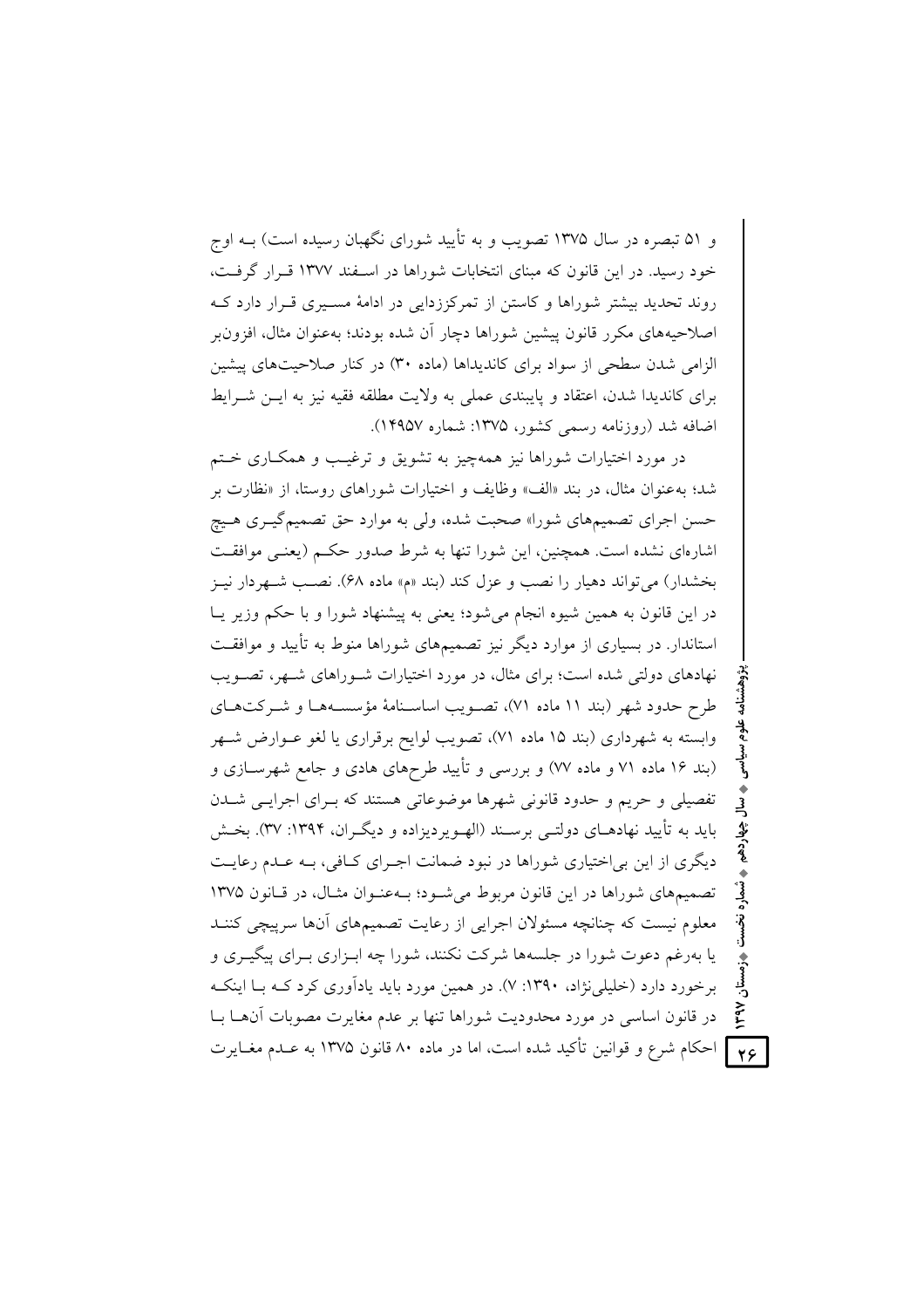مصوبات شوراها با «مقررات» کشور نیز اشاره کرده است؛ موضـوعی کـه بــهنظـر میرسد با موظف کردن شوراها بـه رعایـت مقـررات مصـوب دولـت، آنهــا را بـه ادارات قوه مجريه تبديل مي كند (سقائياننزاد، ١٣٨٧: ٢۴٣).

همچنین، در قانون ۱۳۷۵، وظایف شوراها تشدید و به حوزهٔ امنیتبی و تبلیغبی نیز تسری یافت (شیرازی، ۲۰۰۸) و شوراهای اسلامی روستا (ماده ۶۸) موظف ب «همکاری با نیروهای انتظامی برای برقراری امنیت و نظم عمومی»، تعیـین و توجیـه سیاستهای دولت بـرای روسـتاییهـا و ترغیـب و تشـویق آنهـا بـه اجـرای آن سیاستها، ایجاد زمینـهٔ مناسـب و جلـب مشـارکت عمـومی در راسـتای اجـرای فعالیتهای تولیدی وزارتخانهها و سازمانهای دولتی، و... است که بالطبع، استقلال عمل و ویژگی خودمختاری شوراها را مخدوش می کند.

در مورد استقلال و شخصیت حقوقی شوراها نیز متأسفانه تأکیــد صــریح مــاده (١٧) قانون ١٣۶١ مبني بر اينكـه «شـوراها داراي شخصـيت حقـوقى هسـتند...»، در قانون سال ۱۳۷۵ حذف شد (هاشمی، ۱۳۸۹: ۵۰۱). حتی ماده ۲۰ آیین نامـهٔ اجرایـی تشکیلات، انتخابات داخلی، و امور مـالی شـوراهای اسـلامی شـهرها، مصـوب ١١ فروردین ۱۳۷۸، تصریح کرد: «همهٔ اموال شورا، اعم از منقـول و غیرمنقـول، کــه در اختيار شورا قرار مي گيرد، متعلق به شهرداري است»؛ بنابراين، براسـاس ايـن قـانون، شوراهای شهر، حتی اموال مستقلی ندارند، بلکه اموال شهرداری بهامانـت در اختیـار آنها قرار مي گيرد (حبيبنژاد، ١٣٨٨: ١١٩).

این موضوعات در کنار موضوعاتی مانند واگذاری امکـان انحــلال شــوراها بــه مقامی کاملاً دولتی (ماده ۸۱)، دادن حق سلب عضـویت اعضـای شـورای شـهر بـه نمایندگان دولت مرکزی (ماده ۸۵)، دخالت مقامـات مرکـزی در انتخـاب شـهردار (به گونهای که اگر وزیر کشور پیا استاندار، شبهردار معرفی شیده را دارای شیرابط تعیین شده نداند، می تواند نظرات خـود را بــه شـورای شــهر مـنعکس و درصــورت اصرار شورا بر نظر خود، موضوع را بـهوسـيله هيئـت حـل اخـتلاف پيگيــرى كنــد (تبصره ٣ ماده ٧١))، و... در قانون سال ١٣٧۵، بيش[زيـيش بـه اسـتقلال شخصـيت حقوقي آنها خدشه وارد كرد.

شوراهای اسلامی شهر و روستا و تمرکز زدایی در جمهوری اسلامی ایران

 $\overline{Y}$ بهاین ترتیب، آنچه پس از طـرِح پیشـنهادی آیــتالله طالقــانی در اردیبهشــت و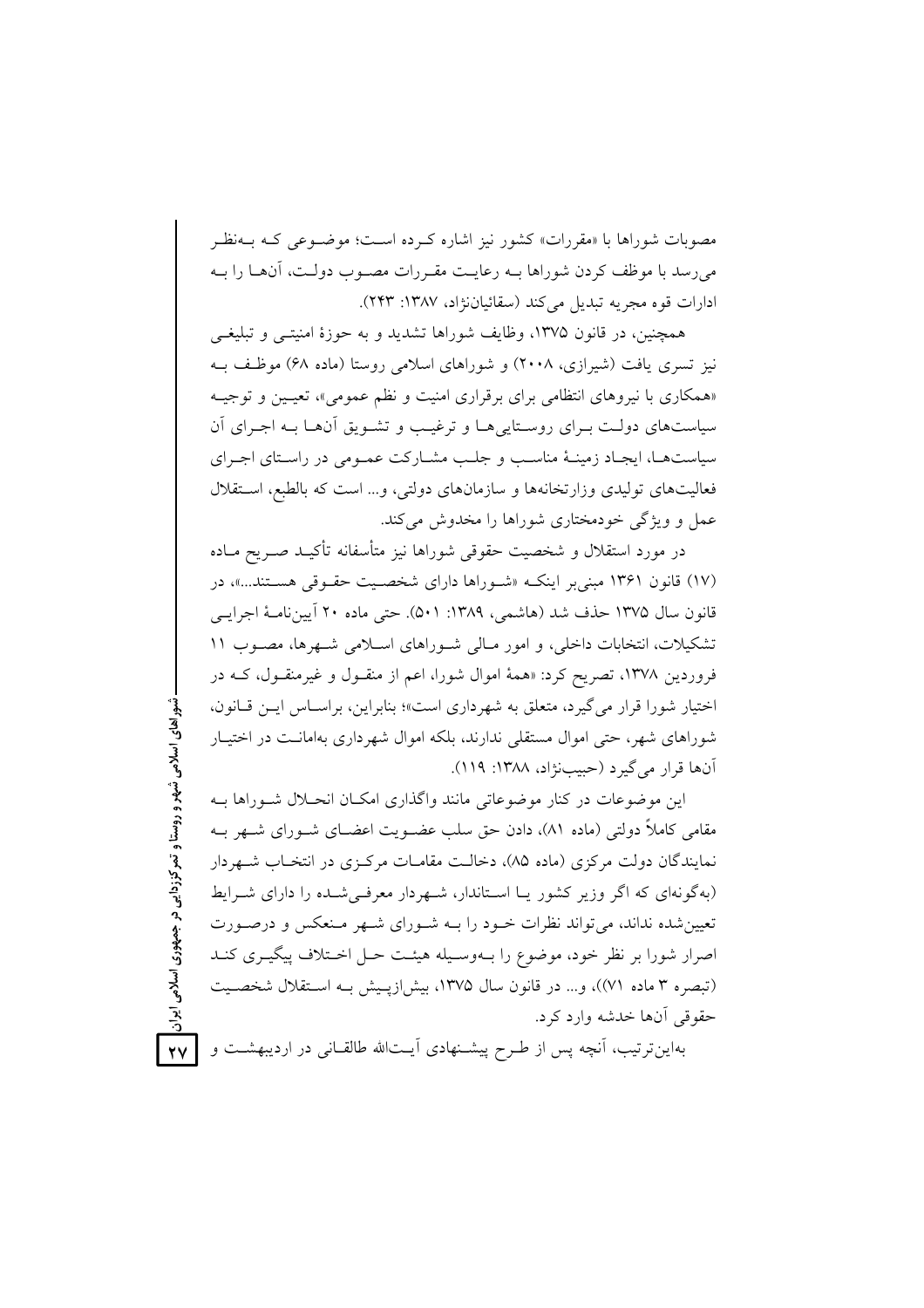سپس قانون شـوراهای محلـی شـورای انقـلاب در تيـر ١٣۵٨ تـا قـانون شـوراهای اسلامی و انتخـاب شــهرداران ۱۳۷۵ (و اصــلاحات بعــدی آن) رخ داد، تــوالی و ماتریسی نهادی در راستای حرکت بهسوی تمرکز هرچه بیشتر، مصـادرهٔ اختیـارات شوراها توسط دولت مرکبزی، و استحالهٔ ویژگی حکمرانبی محلبی شیوراها بیود؛ بهگونهای که با هر اصلاحی در این قبانون، بخشبی از هالبهٔ اقتبدار و حیاکمیتی ک به طور مشخص در قانون شوراهای ۱۳۵۸ (مصوب شورای انقلاب) و بخشبی از آن در اصول قانون اساسی به این نهاد حکمرانی محلی داده شده بود، زدوده می شـد تـا شورا را به نهادی قابل هضم در پیکرهٔ نظام اجرایی موجود تـبدیل کند.

۳–۳. میراث نهادی ناکار آمد و باز تولید آن

طراحی نهادی ناقص و مبهم شوراها در فصل هفتم قبانون اساسبی و سبس قبانون ۱۳۶۱ و تحول نهادی معیوب آن در طول سالهای پس از انقلاب (کــه بــیش از هــر چیز تحت تأثیر و وابسته به مسیری بود که با برداشت مضــیق از مفـاد فصــل هفـتم قانون اساسی و قوانین ناقص بعدی ایجاد شده و بهواسـطه نــاآرامی۵هـای ســال۱هـای نخست انقلاب، خروج از این مسیر را با هزینه بسیار بالایی همراه کرده بود) باعث شد که در سال ۱۳۷۸، ضمن تأخیری بیستساله در ایجاد شوراها، نهـادی نــاقص و ناکارآمد در بسیاری از وظایف واگذارشده ــبهویژه در امر تمرکززدایــی\_ـــ تأسـیس شود. تحول نهادی و چرخهٔ معیوب این نهاد در سال هـای بعـد نیـز میـراث نهـادی ناکارآمدی را بهجای گذاشت که اصلاحات سال۱۳۵ بعـد (۱۳۸۲، ۱۳۸۶، ۱۳۹۲، د ۱۳۹۵) را همچون توالی هبای واکنشبی مثبتبی تبداعی کبرد کبه این ناکارآمیدی را بهگونهای پیوسته بازتولید می کرد و از ویژگی تمرکززدایی شوراها می کاست.

گفتنی است، اگرچه ناکارآمدی و بـی خاصـیتی شـوراها در جمهـوری اسـلامی ایران مطلق نبوده و پی تردید، امر تأسیس شوراها بهعنوان مهمت بین نهـاد منتخـب و متولَّى تمركززدايي، به ميزاني از تمركززدايي (همچون پيشنهاد و انتخاب شـهرداران) دست یافته است، اما این دستاوردها در مقایسه با موفقیتهای موردانتظار بسـیار ناچيز است. تمركززدايي، افزون بر منتخب بودن، نيازمند الزامـات فراوانـي همچـون صلاحیت تصمیمگیری در امور محلی، استقلال مالی، قیمومیـت اداری، و دارا بــودن

 $\overline{Y}$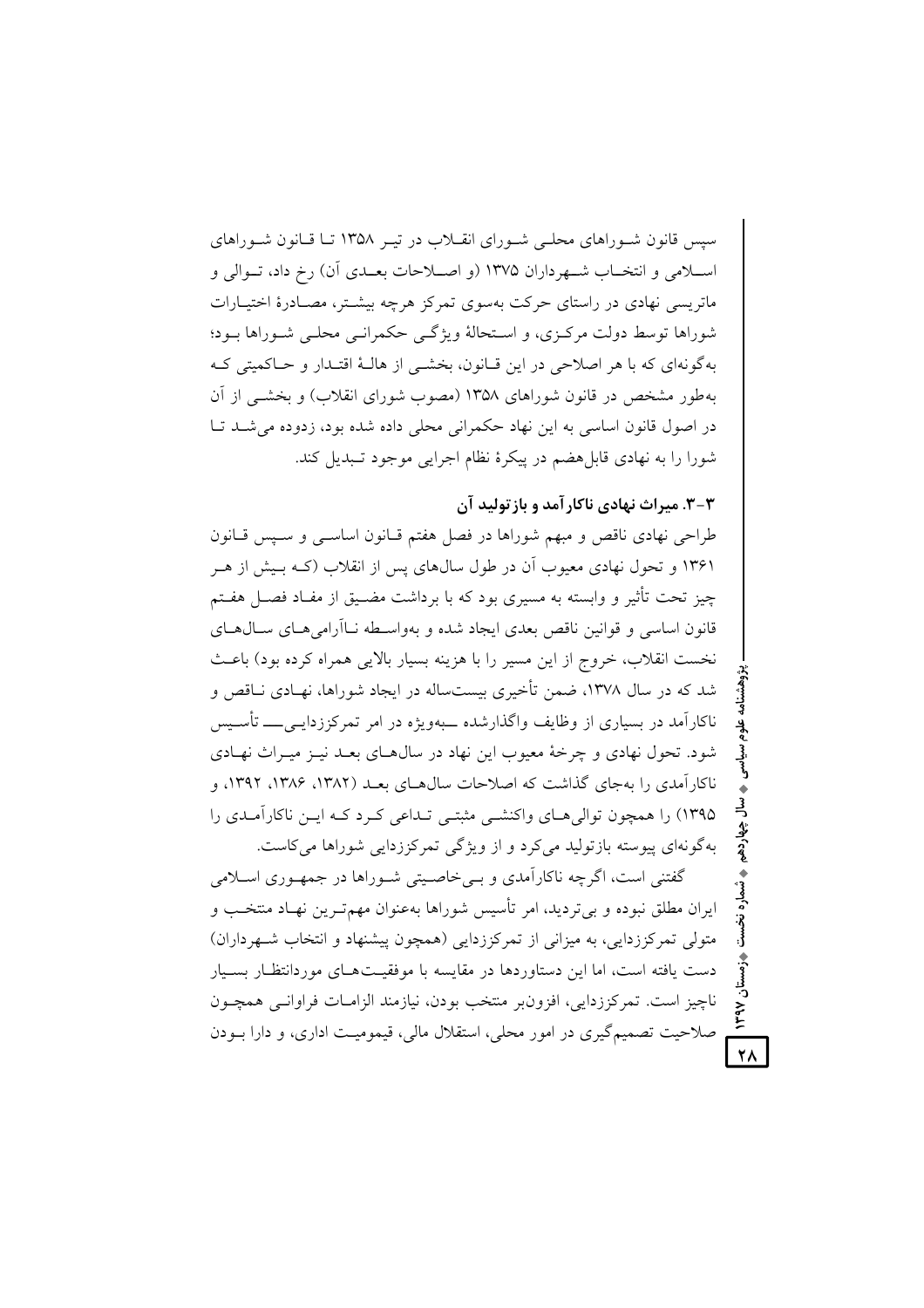شخصیت حقوقی است که همهٔ اینها در کنار یکدیگر به تأسیس نهـادی کارآمـد و مؤثر یک نهاد حکمرانی محلی خواهد انجامید و تأسیس نهـادی درسـت و اصـولی، تحول و چرخهٔ مطلوب نهادی را در پی خواهد داشت؛ حال اینکـه فراینـد تأسـیس نهادی ناقص و تحول نهادی معیوب متأثر از وابستگی به مسیر، توالی هـای واکنشــی و ماتریس نهادی شوراها، حرکت بهسوی تمرکز را تشدید کرد و میـراث معیـوب و ناکارآمدی را برای نهادی برجای گذاشت که یک فصل کامل و رویهمروفته، ۹ اصل از ۱۷۷ اصل قانون اساسی را بـه خـود اختصـاص داده اسـت. ایــن میـراث نهـادی ناکارآمد که خودگردانی محلی مخدوش و پیروی محض از دولت مرکـزی، اسـتفاده ابـزاري حكومــت مركــزي از آن، ميــزان انــدك پاســخ گــويي و مســئوليتپــذيري، سوءاستفاده بازیگران از موقعیتشان، گسترش فساد، مخدوش شدن حاکمیت قـانون، عدم نمايندگي منافع شهروندان، و... ازجمله ويژگيهاي آن است، باعث شـد كـه اصلاحات سالهای بعد نیز تنها بازتولید و پیکرهبندی دوبارهٔ همان مسیری باشد ک قوانين پيشين مشخص كرده بودند.

### نتيجەگيرى

بهبود حکمرانی و کیفیت آن، در دنیای امروز دغدغهٔ اصلی اصلاحات در راستای رسیدن به توسعه و پیشرفت کشورها است. امـروزه پژوهشـگران حـوزه حکمرانـی بیشتر بر مباحث جدیدی مانند تکهتکه شدن قدرت میان سطوح دولتی و فرودولتی، تشویق و ترغیب تمرکززدایی از دولت، و اتکای روزافزون بر انواع جدید مشاوره و مشارکت شهروندان، متمرکز هستند. در همین راستا از اوایـل هـزارهٔ سـوم مـیلادی حرکتی شروع شده است که در آن حکومتهای محلی و توجه به امـر تمرکززدایـی اهميت يافته و بهبود حكمراني در قالب اين مفاهيم درحال پيگيري است.

در قانون اساسی جمهوری اسلامی ایران، شوراها شیوهای از تمرکززدایی بـرای ادارهٔ امور جامعه هستند و از این نهاد بهعنوان یکی از ارکان تصـمیمگیـری و ادارهٔ امور کشور یاد شده است، اما طراحـی و تأسـیس نهـادی نــاقص شــوراها بــهســبب قانون گذاری مبهم، عدم واگذاری قدرت و اختیارات تصمیم گیری موردانتظـار بـرای یک نهاد حکمرانی محلی، ابهام در وضعیت مالی، عدم تدقیق و تفکیک درست امور

شوراهای اسلامی شهر و روستا و تمرکززدایی در جمهوری اسلامی ایران <mark>ک</mark>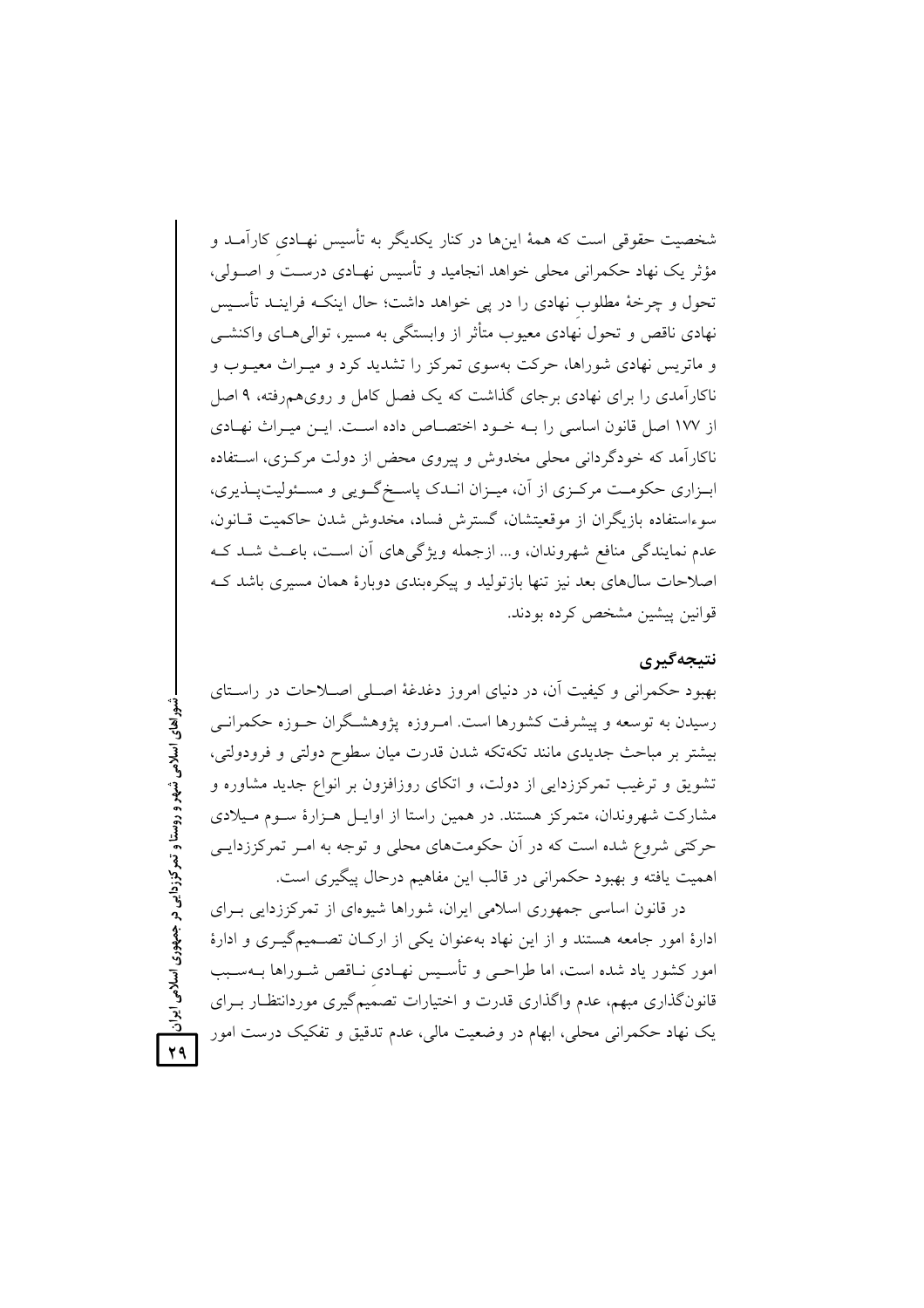ملی و محلی از یکدیگر و درنتیجه، بههمریختگی روابط میان شوراها بـا مقامـات و مسئولان محلي، حاكميت چـارچوبهـاي ذهنـي تمركزگـرا در سـالهـاي يـس از انقلاب، نگرش تنزیلی به دولت محلی در ادارهٔ امور عمــومی، و… تحــول و چرخــهٔ معبوبی از این نهاد را در چارچوب فرایند وابستگی به مسیر و توالی های واکنشی از دوران تأسیس تاکنون در پی داشته است که نتیجهٔ آن، نامشخص بودن خـودگردانی محلــي و پيــروي از دولــت مركــزي، نبــود مســئوليتپــذيري و پاســخ گــويي، رواج بر كفايتي و سوءاستفادهٔ اعضـاي شـوراها از مقـام و موقعيـت، تخلـفهـاي مـالي، وابستگی به شهرداریها و مأیوس شدن شهروندان از شوراها بهعنــوان یــک میــراث نهادی ناکارآمد بوده است؛ میـراث ناکارآمـدی کـه انحـراف از مسـير ايجادشـده و خروج از ماتریس نهادی برآمده از آن را تا حدودی نـاممکن سـاخته و تـلاش۵هـای اصلاح گرایانه و قوانین مکرر اصلاحی مربوط به این نهاد را به بازتولید پیک وبنــدی ناکارآمد دوبارهای از شوراها در زمینهٔ تمرکززدایی تبدیل کرده است.

بهنظر می رسد، خروج از کلاف ناکارآمدی نهاد شورا در مقطع کنـونی جـز بـا سازوکار تبدیل نهادی و بازتعریف و بازطراحی نهاد شوراها امکان پذیر نخواهد بود. تبدیل نهادی بهعنوان یکی از راهکارهای تغییر نهادی، ناظر بر وضعیتی است کـه در آن، نهادهای موجود بهسوی اهداف جدید جهت داده می شوند؛ بـهگونـهای کـه در نقشها يا كاركردهايي كه ايفا ميكنند، تغييراتي بهوجود مي آيد؛ بنابراين، مي توان بـا برداشت موسع از قـانون اساسـي بـا هـدف قـانونگـذاري عـادي جديـد جهـت برجستهسازی تمرکززدایی اداری برای نهاد شوراها در ایـران و تصـریح و گسـترش حوزهٔ اختیارات شوراهای اسلامی شهر و روستا به امور محلی، تفکیک دقیـق بـین امور محلی و ملی، و قائم کردن اصل آزادی اداری واحدهای محلی بههمراه تضمین ضمانت اجرای لازم برای تصمیمهای این واحدها، تأکید بر تقسـیمنایــذیری کشــور بهجای تأکید بیش|زحد بر مفهوم وحدت ملـی و تمامیـت ارضــی، مشـخص کــردن دقيق قوانين اسلامي در مورد حضور اقليتها در شـورا، دادن شخصـيت حقـوقي مستقل به شوراها، و اَموزش و نظارت مؤثر اعضا، برای کاراَمدسازی شوراها در امر تمرکز زدایی و بهبود حکمرانی در کشور اقدام کرد.\*

**Nhh**  $\overline{r}$ .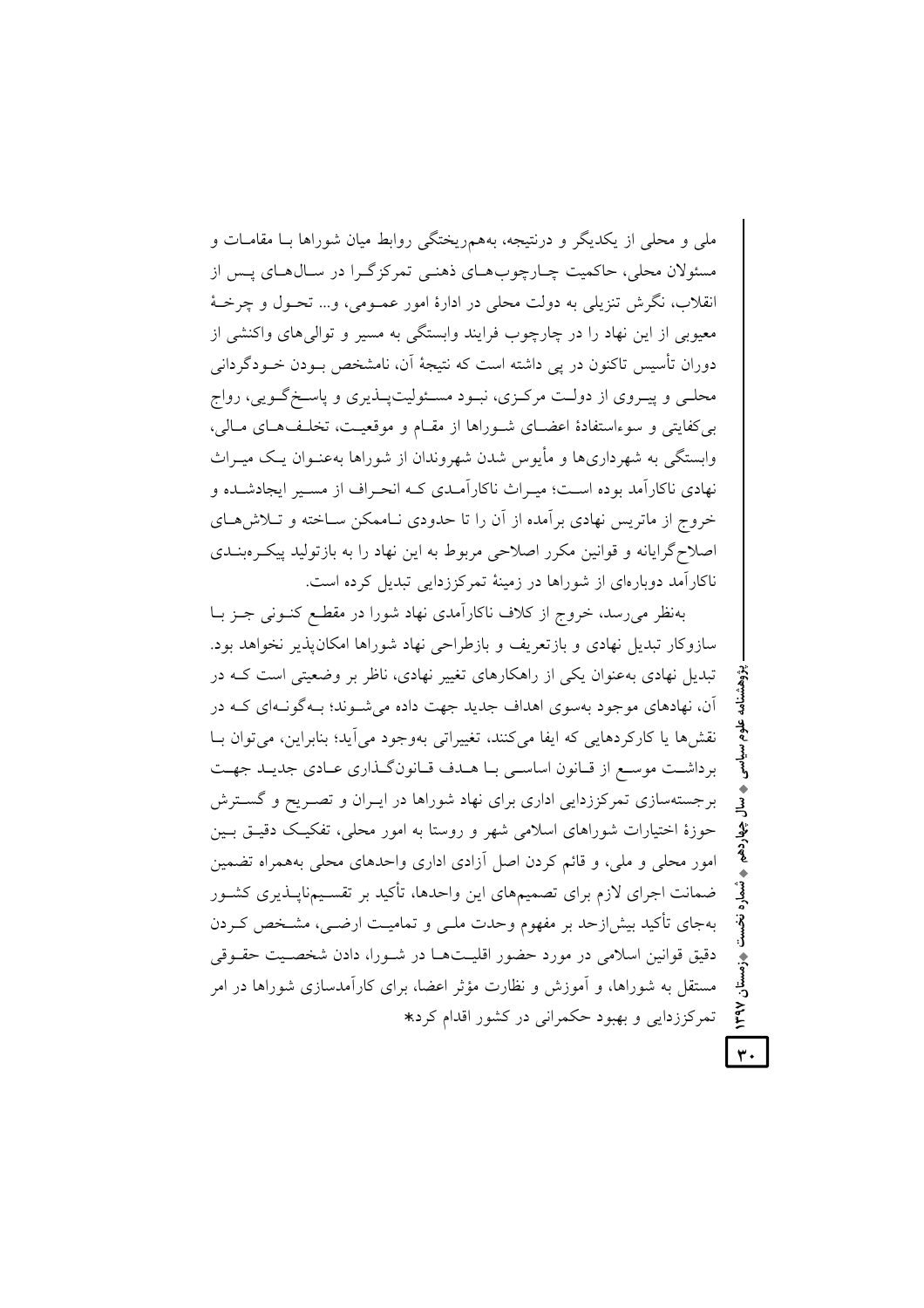### بادداشتها

. تیم کمبل بر این نظر است که آنچه در امریکای لاتـین، در مـورد حکومـتهـای محلی آغاز شده است، نوعی «انقلاب آرام» است که الگـوی جدیـدی از حکمرانــی مبتنی بر خلاقیت، رهبری کارآمد، مشـارکت عمـومی گسـترده و نظـام جدیـدی از ماليات گيري محلي را بهوجود آورده است (Campbell, 2001). ۲. براساس الگوی نهادگرایی، در فرایند تغییر نهادی، یک نهـاد بـا نهادهـای دیگـر هماهنگ شده و تغییر یک قاعده، نیازمند تغییر قواعد دیگر خواهد بــود. نهادگرایــان این ویژگی را «بازدهی فزاینده ماتریس نهادی» (Institutional Matrices) می نامند.

-شوراهای اسلامی شهر و روستا و تمرکززدایی در جمهوری اسلامی ایران <mark>گ</mark>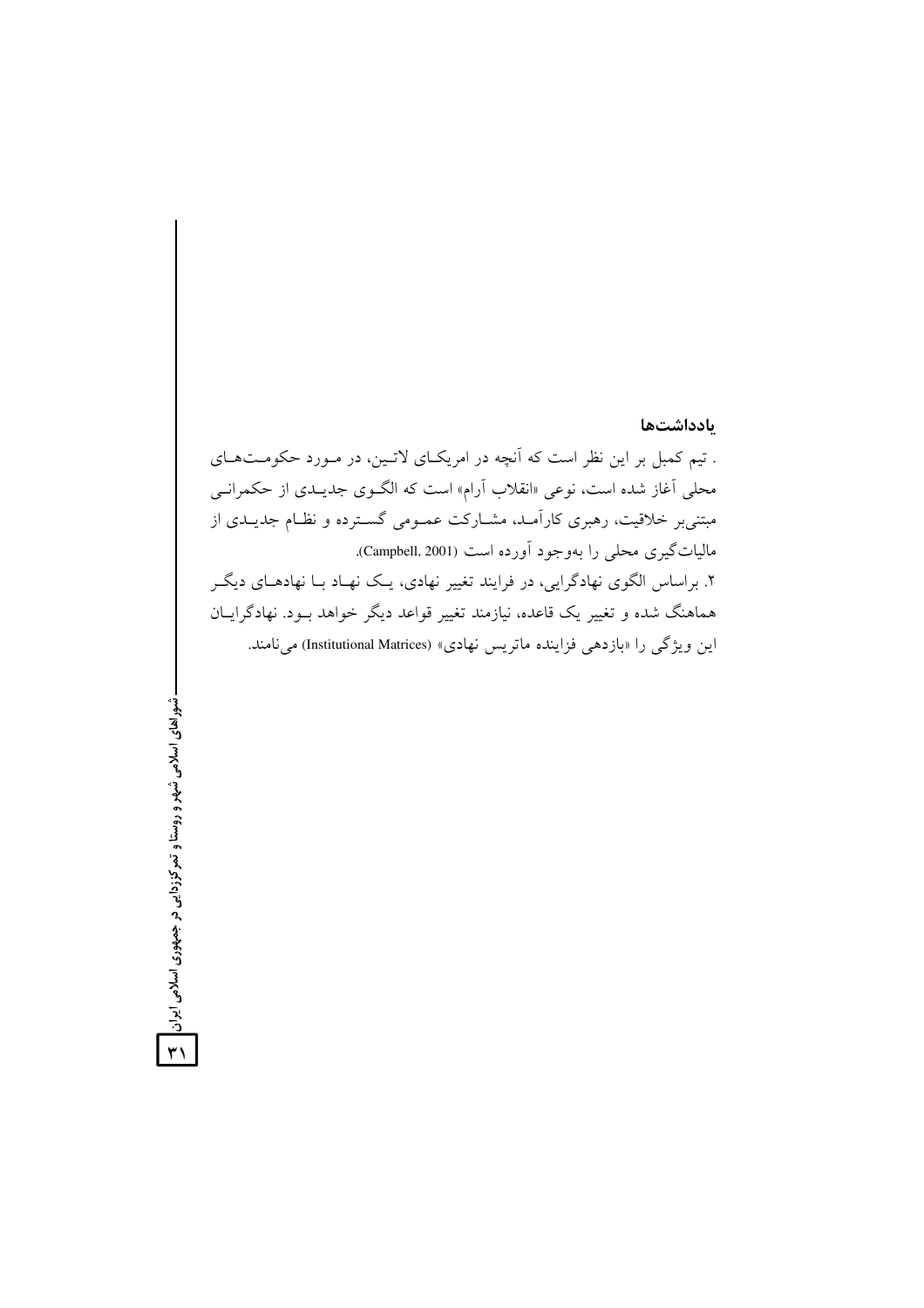منابع اداره کل امور فرهنگی و روابط عمومی مجلس شورای اسلامی (۱۳۶۴)، ص*ـورت مشـروح مذاکرات مجلس بررسی نهایی قانون اساسی*، تهران: انتشــارات اداره کــل امــور فرهنگــی و روابط عمومی مجلس شورای اسلامی. الهویردیزاده، رضا و دیگران (۱۳۹۴)، «اَسیبشناسی رابطهٔ بین شورای شهر با نظام سیاسی در ایران (تبیین اصول تمرکززدایی اداری در دولـت محلـی)»، *فصــلنامه جغرافیــا و أمــایش شهری۔منطقهای،* سال پنجم، شماره ۱۴. امینزاده، هادی (۱۳۸۹)، «موانع تحقق شوراهای محلی در چارچوب حکومتهـای محلــی از منظر حقوق عمومی ایران»، *پایاننامه کارشناسی ارشد دانشکده حقوق و علـوم سیاسـی*، دانشگاه علامه طباطبایی. بستهنگار، محمد (۱۳۹۲)، «شورا در نگاه آیتالله طالقـانی»، *دوماهنامـه چشــمانـداز ایـران*، شماره ۸۳ بیژنی، مریم (۱۳۸۴)، «فرازونشیب قانون شوراها»، *مجله شهرداریها*، سـال ششـم، شــماره  $\vee \tau$ پروین، خیرالله (۱۳۷۸)، «بررسـی سـیر تحـولات قـوانین و مقـررات شـوراهای اسـلامی»، *پایاننامه کارشناسی ارشد*، دانشکده حقوق و علوم سیاسی، دانشگاه تهران. سياسى پورکمـال، محمـد (۱۳۵۶)، طـرح گـزارش و اطلاعـات مبنـايي (مرحلـه اول) تقسـيمات *سیاسی ـاداری ایران*، سازمان برنامه و بودجه. ئىل پیرسون، پل (۱۳۹۳)، *سیاست در بستر زمان: تـاریخ، نهادهـا و تحلیـل اجتمـاعی*، ترجمـه چهاردهم محمد فاضلي، تهران: نشر ني. پیترز، گای (۱۳۸۶)، *نظریه نهادگرایی در علم سیاست*، ترجمه فرشاد مؤمنی و فریبا مؤمنی، تهـران: انتشارات پژوهشـگاه علوم انسانی و مطالعات اجتماعی جهاد دانشگاهی. شماره تاجبخش، کیان (۱۳۷۸)، «تمرکززدایی سیاسی و تأسیس نهادهای منطقهای: تثبیت یا تغییــر دولت»، *فصلنامه گفتگو*، شماره ۲۶. ثقفی، مراد (۱۳۷۷)، «تشکیل شوراها، معجزِهای که نشد»، *فصلنامه گـفتگو*، شماره ۲۰. جلالی، محمد (۱۳۹۴)، «اصول کلی راهنمایی تمرکززدایی در حقوق فرانسه و مقایسه آنها با حقوق ايران»، *فصلنامه پژوهش حقوق عمومی،* سال هفدهم، شماره ۴۷. جنادله، علمی (۱۳۹۵)، «روابط نهادی دولت و جامعه در ایران پیشانوسازی»، *فصلنامه علـوم* **۳۲ |** /جتم*اعی، سال ۲۶، شما*ره ۷۶.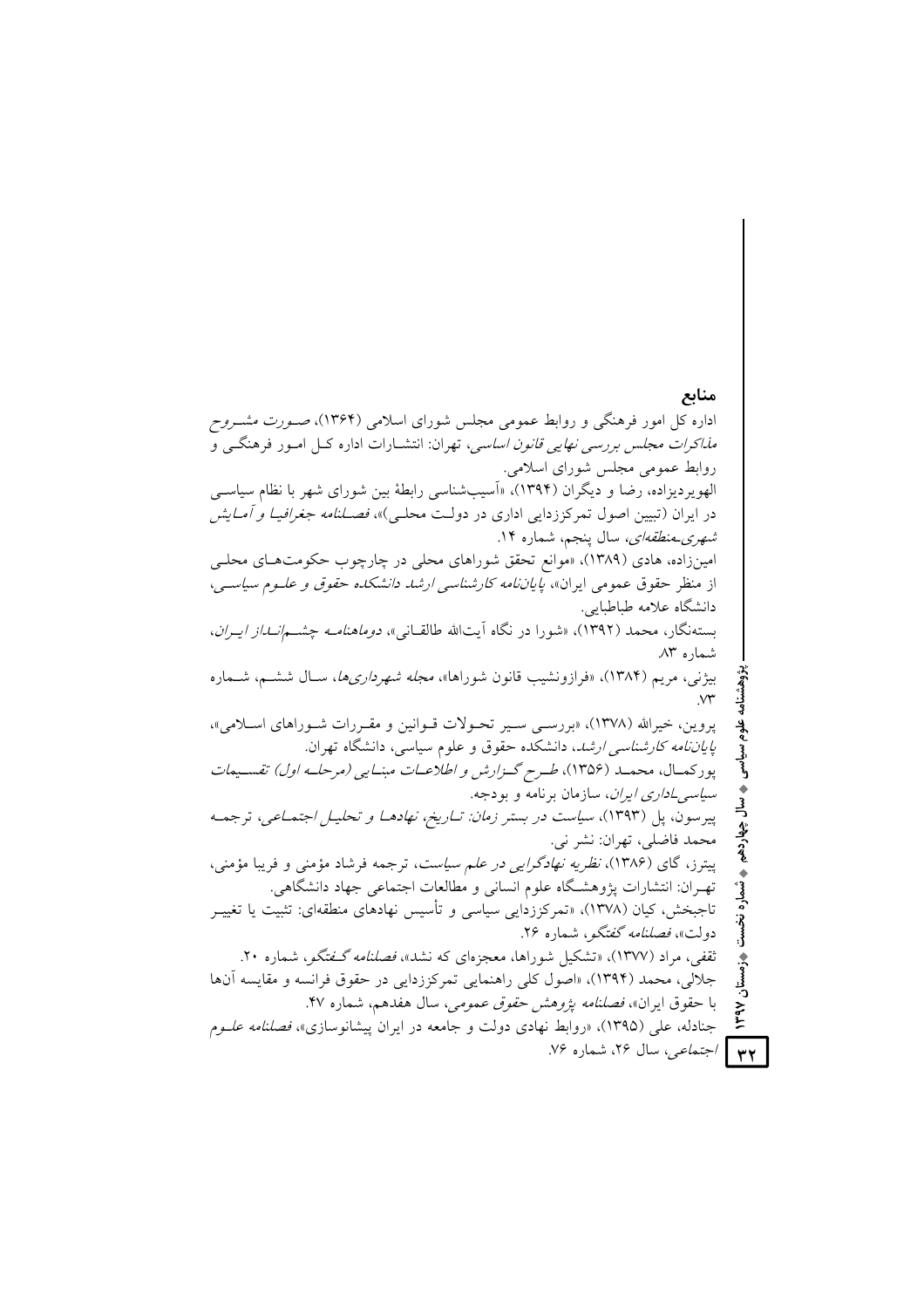حبیب نژاد، سید احمد (۱۳۸۸)، «بررسی حقوقی شـوراهای اسـلامی شـهر در پرتو اصـول تمرکززدایی»، *مجله فقه و حقوق*، سال پنجم، شماره ۲۰. رحمانی، علی (۱۳۹۰)، تمرکززدایی و توسعه عدالت محبور در جمهوری اسلامی ایبران، *یایاننامه کارشناسی ارشد*، دانشکده معارف اسلامی و علوم سیاسی، دانشگاه امام صادق. روزنامه رسمی کشور، ۱۳۷۵، ۱۳۶۴ و ۱۳۶۹. زارعی، آرمان (۱۳۹۲)، «نهادگرایی جدید جامعهشـناختی؛ رهیـافتی بـرای تحلیـل ثبـات و تغییر»، فصلنامه روشرشناسبی علوم *انسانبی،* سال ۱۹، شماره ۷۷. شعباني، قاسم (١٣٧٣)، *حقـوق اساسـي و سـاختار حكومـت جمهـوري اسـلامي*، تهـران: انتشارات اطلاعات. شمیرازی، اصغر (۲۰۰۸)، «مسئله شوراهای محلبی در ایسران»، *بنیاد مطالعات ایسران*،  $\therefore$  ۲۰۰۸/۹/۲۸ https://fis-iran.org/fa/irannameh/volxviii/iran-local-councils طاهري، ابوالقاسم (١٣٧۵)، حكومت *هاي محلي و عدم تمركز*، تهران: نشر قومس. عباسي، بيژن؛ سهرابلو، على (١٣٩٥)، «شوراهاي محلي و كاركرد وضع قواعد عامالشـمول؛ بررسی نظریات شورای نگهبان و دیوان عدالت اداری»، *فصلنامه حقوق اداری*، سـال دوم، شماره ۷. عراقي، مرضيه (١٣٩٢)، «واكاوي جريانات و غائلههاي سال هاي ١٣۵٧ تــا ١٣۶٠»، م*اهنامـه* فرهنگ *انقلاب اسلامی،* سال اول، شماره ۷. قاسمیانی، صلاح (۱۳۷۹)، قانون شوراهای اسلامی کشوری و موانع اجرای آن، «پایـانiامـه كارشناسي ارشد»، مجتمع أموزش عالي قم، دانشگاه تهران. کاظمی، حجت (۱۳۹۲)، «ستیز، وفاق، و مسئله نظم سیاسی در ایران معاصر؛ از مشروطه تا ۲۸ مرداد ۱۳۳۲»، *پایاننامه دکترا*، دانشکده حقوق و علوم سیاسی، دانشگاه تهران. کریمیفرد، حسن (۱۳۹۵)، «تحلیل کیفی موانع حقوقی عملکردهای شوراهای اسلامی شهر در ايران، «پاياننامه دكترا، دانشكده حقوق و علوم سياسي، دانشگاه تهران. مارش، دیوید؛ استوکر، جری (۱۳۸۸)، *روش و نظریه در علوم سیاسی،* ترجمـه امیرمحمــد حاجي يوسفي، تهران: انتشارات پژوهشكده مطالعات راهبردي. مسجدجامعي، احمد (١٣٩۵)، «جايگاه قانون در شوراها»، *روزنامه همـــالي،* ١۴ ارديبهشــت  $1490$ موسیزاده، ابراهیم (۱۳۹۳) *حقوق اداری*، چاپ دوم، تهران: نشر دادگستر. نايب، سعيد (١٣٩۵)، «ويژگي هاي تبيين در دستگاه نظـري نهـادگرايي جديـد»، *فصـلنامه* مسائل اقتصاد ایران، دوره ۳، شعاره ۱.

Campbell, Tim (2001), The Quiet Revolution: The Rise of Political Participation and Leading Cities with Decentralization in Latin America and the Caribbean, Pittsburgh: University of Pittsburgh Press.

Collier, R.B. and Collier, D. (1991), Shaping the Political Arena, Princeton, NJ:

شوراهای اسلامی شهر و روستا و تمرکززدایی در جمهوری اسلامی ایران  $YY$